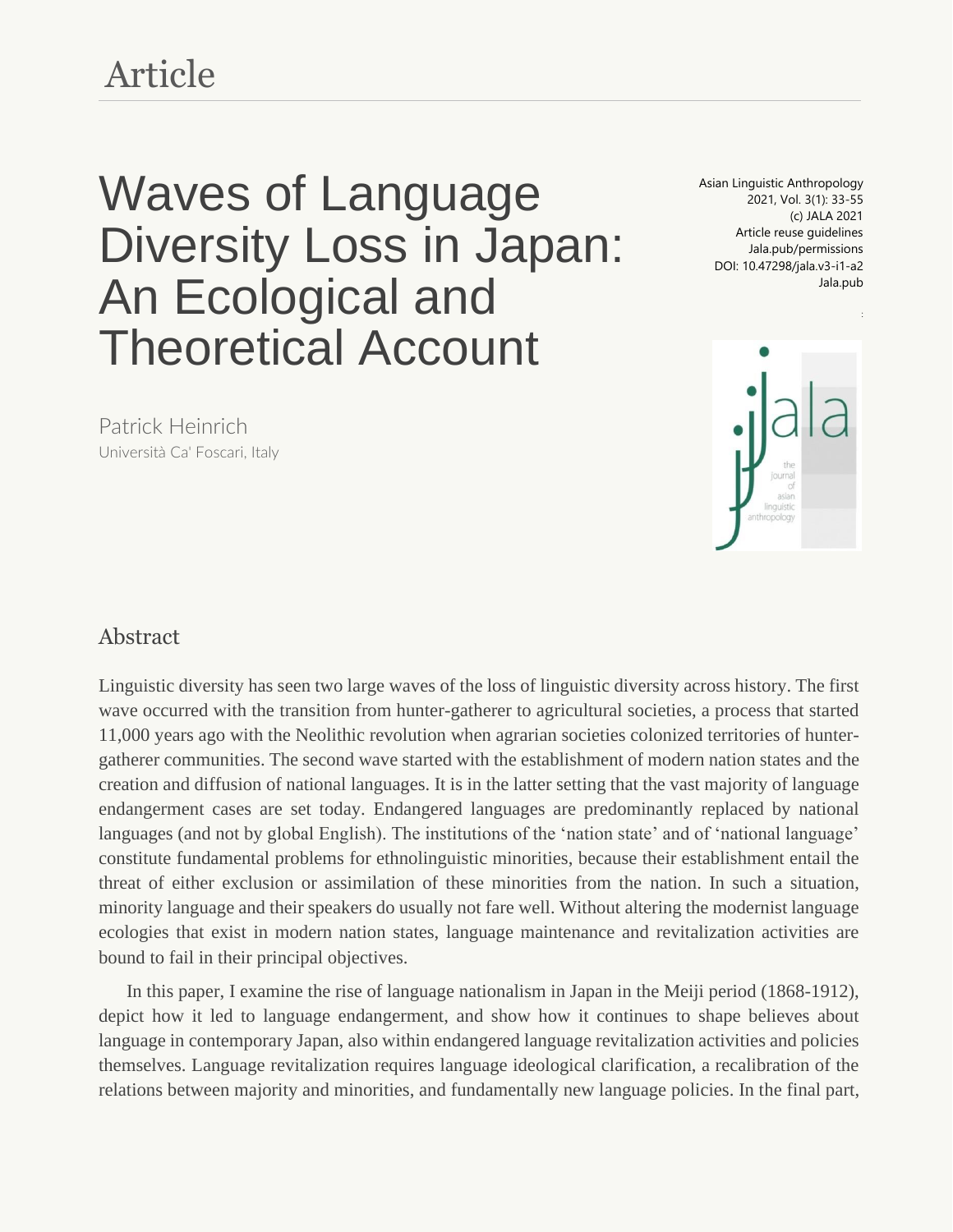I report on partial changes that can be seen in this direction for the case of the endangered Ainu and Ryukyuan languages in Japan, and analyze to what extent the local language revitalization movements and efforts have so far succeeded in "remaking social reality" (Fishman 1991: 411) together with the majority population of Japan.

**Keywords**: '*Sanskrit-speaking' villages, Hindu nationalism, linguistic utopia, social imaginary, Indian Census 2011*

# Introduction

Across the world, linguistic diversity has seen two waves of loss. This article seeks to demonstrate that (1) language diversity loss is a process that has been underway for several thousand years, and (2) that transformative changes need to take place for language diversity to be maintained. I describe how these two issues unfold and manifest in the Japanese Archipelago. As such, this article provides for a history of the changing language ecology in Japan and for an ecological perspective on language diversity loss and language revitalization. Language ecology is understood here as "the study of interactions between any given language and its environment" (Haugen 1972: 325). In other words, it refers to the system of relations between a language, on the one hand, and the place, society, culture and economy of which it is part, on the other hand. Languages are seen as a constitutive part of an ecological system. Language ecology was devised as a framework to account for a wide range of language contact phenomena. Language endangerment is such a phenomenon. In taking a language ecological perspective, I follow the seminal works of Mühlhäusler (1996, 2000), Nettle (1999) and Nichols (1992), who argue that languages become endangered due to the hostility of the language ecology in which these languages are placed.

The first wave of language diversity loss occurred with the transition from hunter-gatherer tribes to agricultural societies. This process started 11,000 years ago with the Neolithic revolution, when agrarian societies colonized territories of hunter-gatherer communities. The second wave started with the establishment of modern nation states and the creation and diffusion of national languages. The latter case is relevant for our contemporary understanding of language endangerment.

Today, predominantly national languages replace endangered languages. These endangered languages are not replaced by, for example, global English (Brenzinger 1997). Globalization thus is not the source of language endangerment. Modernity achieves this role. Within this process, the rise and spread of national languages have been pushing smaller, less prestigious and underdeveloped languages into disuse.

This article is divided into three parts: I first depict the first wave of language replacement that took place in Japanese prehistory (from the first millennium BCE until the seventh century CE). This process sheds light on the fact that language ecologies are shaped by the economic organization of their speech community (hunter-gatherer, agrarian, industrial, post-industrial), and that the geographic distribution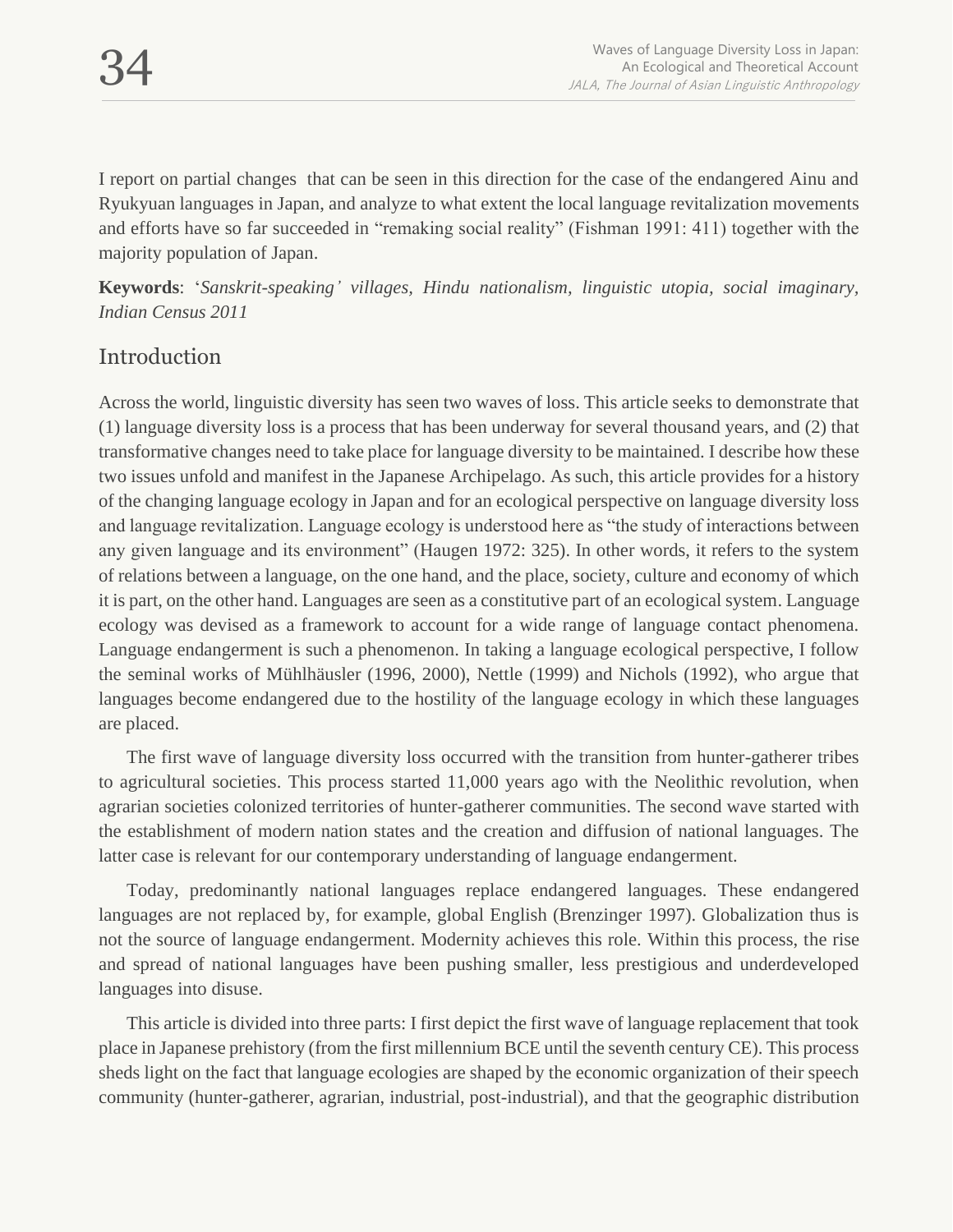of languages we find today is a legacy of the first wave of language diversity loss. I then outline the second wave of language diversity loss that accompanied modernity (in Japan, from the second half of the 19th century). This process is still underway. In the third part, I argue that language revitalization requires transformative changes in language ecology.

The objective of this paper is not to give a detailed account of the linguistic history of the Japanese Archipelago (see Frellesvig, Kinsui and Whitman 2021 for this), nor to discuss language endangerment in modern Japan in detail (see Heinrich 2012 for this). The paper gives an ecological account of language diversity in one particular region (the Japanese Archipelago) in order to describe the unfolding of a long-term development, and thus to describe the slow forces that are shaping language diversity loss.

## The First Wave of Language Displacement

Japan was a linguistically uncharted territory before the seventh century. There are no written records predating this time, but studies in archaeology and biological anthropology help fill knowledge gaps. The new Yayoi population reached the Japanese Archipelago in the first millennium BCE (Hudson 1999). Research into the introduction of wet rice cultivation in Japan suggests that Yayoi migration started around 950 BCE in Kyūshū in the southwest, and that agriculture then spread into the Japanese main island of Honshū from the sixth century BCE onwards (Shōda 2007). Between 14,000 BCE to the first millennium BCE, the Jōmon culture hunter-gatherer groups populated the Japanese Archipelago with limited contact to populations around the Sea of Okhotsk and the Korean Peninsula. Hunter-gatherers like the Jōmon have distinctive communicative needs and language ecologies. Living in small and mobile bands, each of these small and self-sufficient communities would have a distinct language (Ostler 2005: 9-10). Despite the population number in the Japanese Archipelago in the Jōmon period being significantly lower than in the Yayoi period, the number of Jōmon languages spoken in the Archipelago must have been much higher than those of the Yayoi. Across the world, tens of thousands of hunter-gatherer languages were lost with the advent of agriculture. Likewise, numerous hunter-gatherer languages were possibly lost in the Japanese Archipelago. The linguistic diversity in the Jōmon period was a result of a scarcity of contact, the vast expanse of the archipelago (over 3,000 kilometres from north to south), the different points of entry (from north, south and west), and more than 10,000 years of language diversification (Kidder 1993). When represented graphically, the language ecology of the Jōmon period would have appeared similar to the abstract representation in Figure 1. We see different languages (language 1, 2, x) and different speech communities in contact (symbolized by the arrow), but none of these speech communities has an edge of the other. That is to say, no community is able to dominate and impose values and practices on another community (vertical orientation of the arrow). Whether these languages are genealogically related or not plays no role.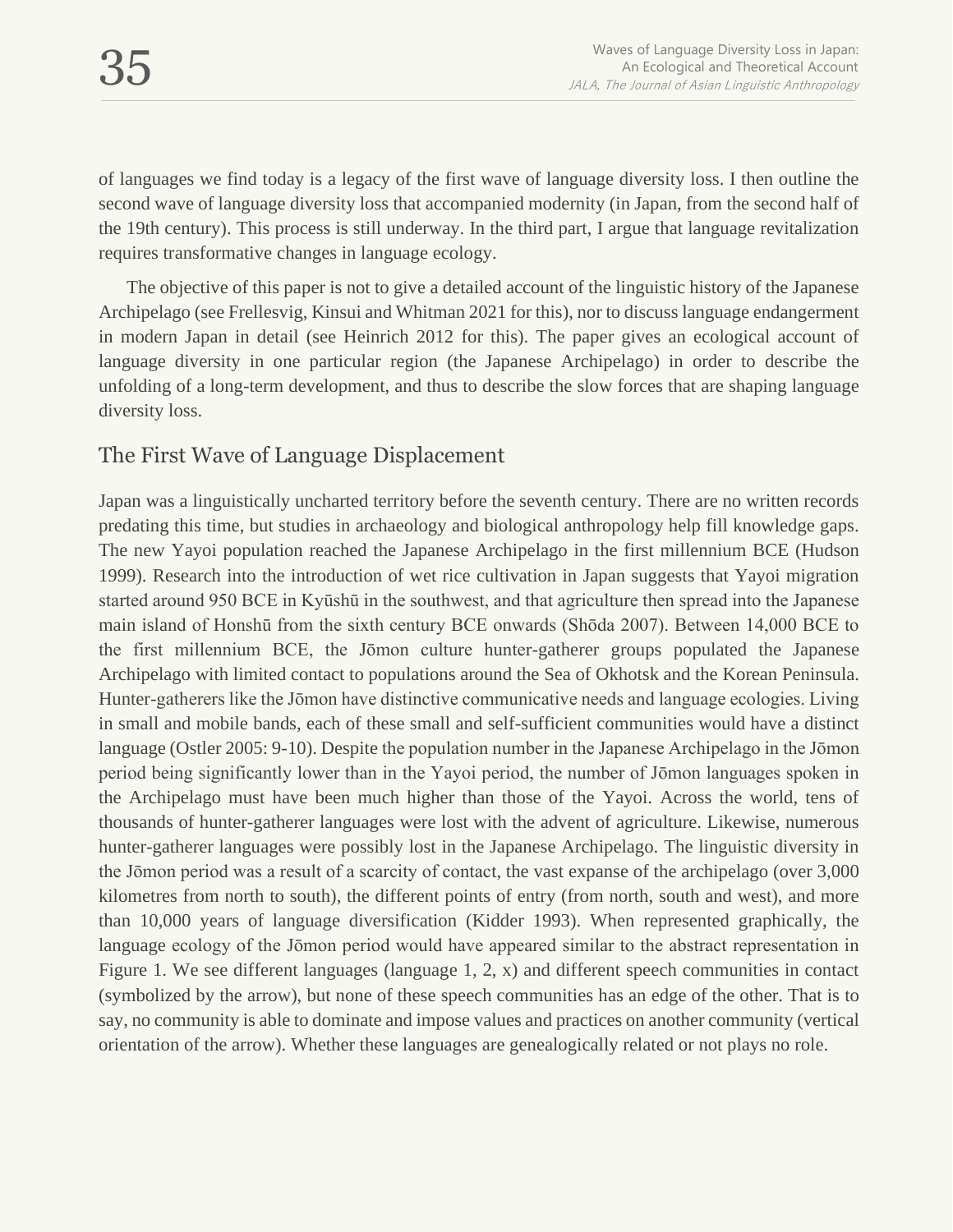

Figure 1: Language ecology of hunter-gatherer communities

#### Summary of Hunter-gatherer Language Ecology

| Core features:              | Symmetric power distribution between communities                 |
|-----------------------------|------------------------------------------------------------------|
|                             | Esoteric languages and communication                             |
| Implications for diversity: | Non-competitive language ecologies                               |
|                             | High linguistic diversity reflecting the ecological resources of |
|                             | a given territory                                                |
| Outlook:                    | No one of these languages is endangered; languages constitute    |
|                             | a stable and healthy ecology                                     |

Given the mobility and the small size of hunter-gatherer communities, no single community could get an edge over another one, and this allowed for the maintenance of linguistic diversity. Languages were spoken as first and not as second languages, framing these languages esoteric and specific to the particularities of the natural and cultural environment. The language diversity and the distribution of language, thus, reflected the natural environment. Hunter-gatherer communities saturated the region while drawing sustenance from its natural resource.

The linguistic history of the Japanese Archipelago cannot be characterized as one continuous and linear development (Vovin 2013). As in any part of the world, migration, movements, contact, assimilation and displacement constituted important historical ruptures. There is also no uniform linguistic history, as, for example, the Jōmon culture did not extend to the southern part of the Ryūkyū Islands (Sakishima), and the Jōmon culture was also not replaced by Yayoi culture in Hokkaidō in the north. The Jōmon culture survived in the north as a unique development called Epi-Jōmon (Hudson 2012). Through contact with the Okhotsk culture located in northern Siberia, the distinct Ainu culture then emerged in the first millennium CE and replaced Epi-Jōmon. The Ainu largely maintained a hunter-gatherer economy until the nineteenth century CE.

The situation in the Japanese Archipelago during the Jōmon-Yayoi transition presents a familiar setting. Hunter-gatherer communities were assimilated, disappeared, or were pushed into remote geographic borderlands when in contact with agricultural societies. Two factors motivated this change: Firstly, the different socio-economic organizations of hunter-gatherer and agriculturalist communities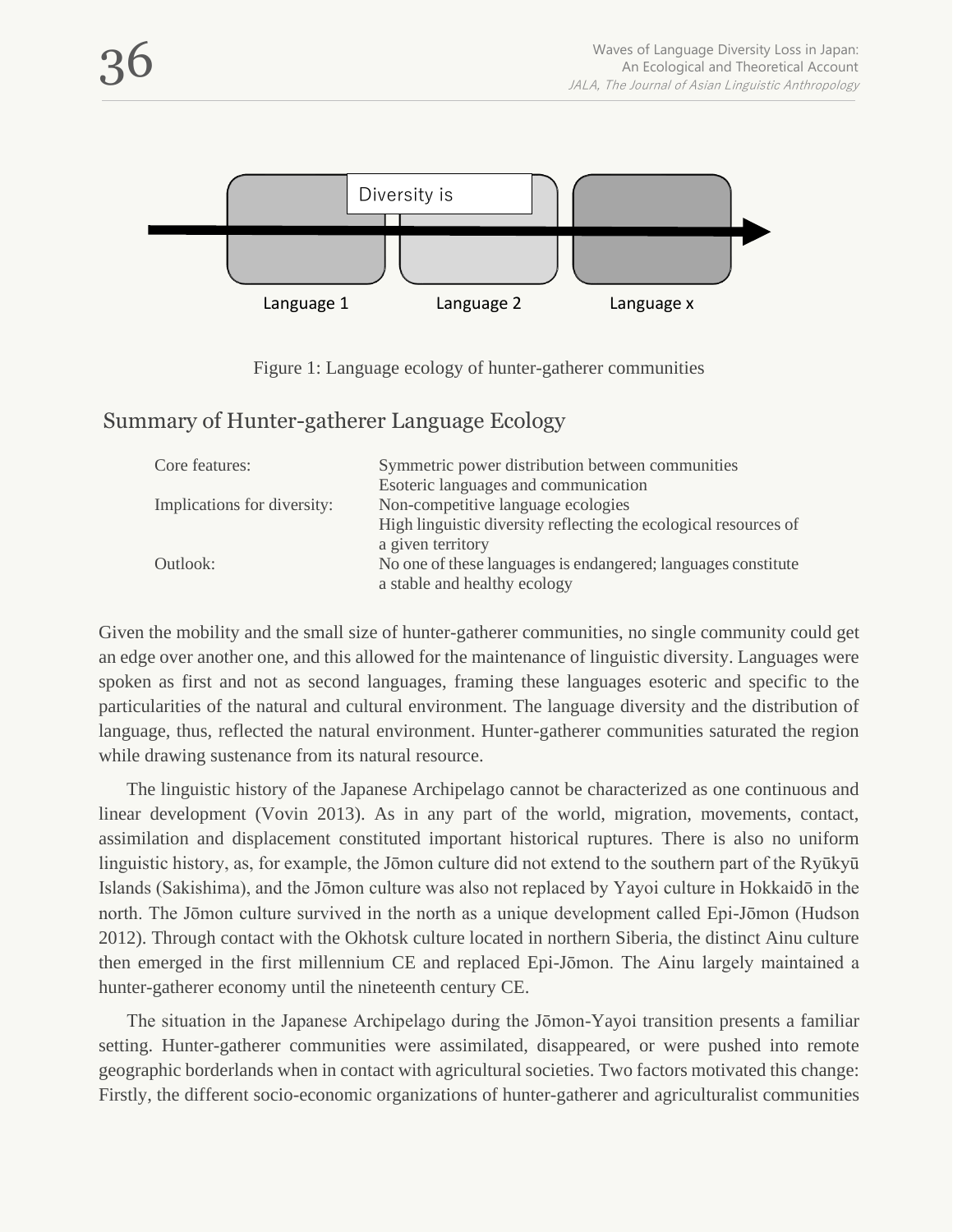resulted in power-differentials that favoured the latter. Inequality emerged and so did competitive language ecologies. The language of the agriculturists prevailed influenced by the fact that economic, political, and cultural strength always benefits the strongest player. The larger and more functionally organized a community, the stronger it can become economically, politically, and culturally (Wendel and Heinrich 2012). Secondly, languages themselves serve as instruments for domination, largely influenced by the fact that hunter-gatherer languages are ill-equipped to serve the communicative needs of the new sociocultural environment that is imposed on them (Trudgill 2011; Halliday 2001). When placed into such a situation of language contact, the weaker communities have two general options: to assimilate or to retreat. In the Japanese Archipelago, the Jōmon culture was increasingly pushed towards the north, and it vanished from the main island of Honshū at around the fifteenth century.

Following the faming/language dispersal theory by Bellwood and Renfrew (2002), the arrival and spread of Japonic languages (Japanese, Ryūkyūan and Hachijō ) in the archipelago is seen to coincide with the spread of wet rice agriculture (Whitman 2011). To recall, this dispersal theory states that the distribution of many of the world's languages can be explained on the basis of the developments and dispersal of farming (food plants and know-how) across the world. The Japonic languages originated from the Asian continent (Continental Japonic) and were introduced into the Japanese Archipelago by a wave of Yayoi migrants. These migrants also introduced rice cultivation from the ninth century BCE onwards in Kyūshū, from where they then slowly spread into the northeast over a period of several centuries. It would be mistaken to assume that the Yayoi period (900 BCE to 300 CE) was characterized by linguistic uniformity. John Maher (1996: 40) writes that there is "no reason to believe that there was a single Yayoi language", pointing out that migration from the Asian mainland to the archipelago spanned almost one millennium. According to Hanihara (1987), a total of 1,3 million Yayoi migrants arrived at the Japanese Archipelago over the course of 1,000 years, during which, the number of Yayoi settlers in the archipelago rose to about 5.4 million.

Life in such an agrarian society included living in fixed settlements, a division of labour, technological innovation, a surplus in food production, trade, social stratification, and the emergence of literacy practices. Literacy was necessary because agrarian societies encounter new communicative phenomena that involve the formalization, institutionalization and spread of systems such as religion, elaborate and specialized knowledge, and institutionalized law. The oldest extant chronicle of Japan, the Kojiki (Records of Ancient Matters) written in from 712 CE, and the oldest official history, the Nihon Shoki (Chronicles from Japan) from 720 CE, describe legends reflecting military invasions from Kyūshū, the center of Yayoi migration, to the central Kinai region on Honshū. In these works, we also find accounts depicting ongoing migration from the Asian continent, in particular the migration of two powerful Clans of Chinese origin, the Aya and the Hata, who settled in Kyūshū (Lewin 1962). Both were subsequently assimilated into Yayoi culture and society.

Once we have a clearer view of language and society in the Japanese Archipelago from the sixth century onwards, we observe that the lack of linguistic diversity is startling. Despite the great north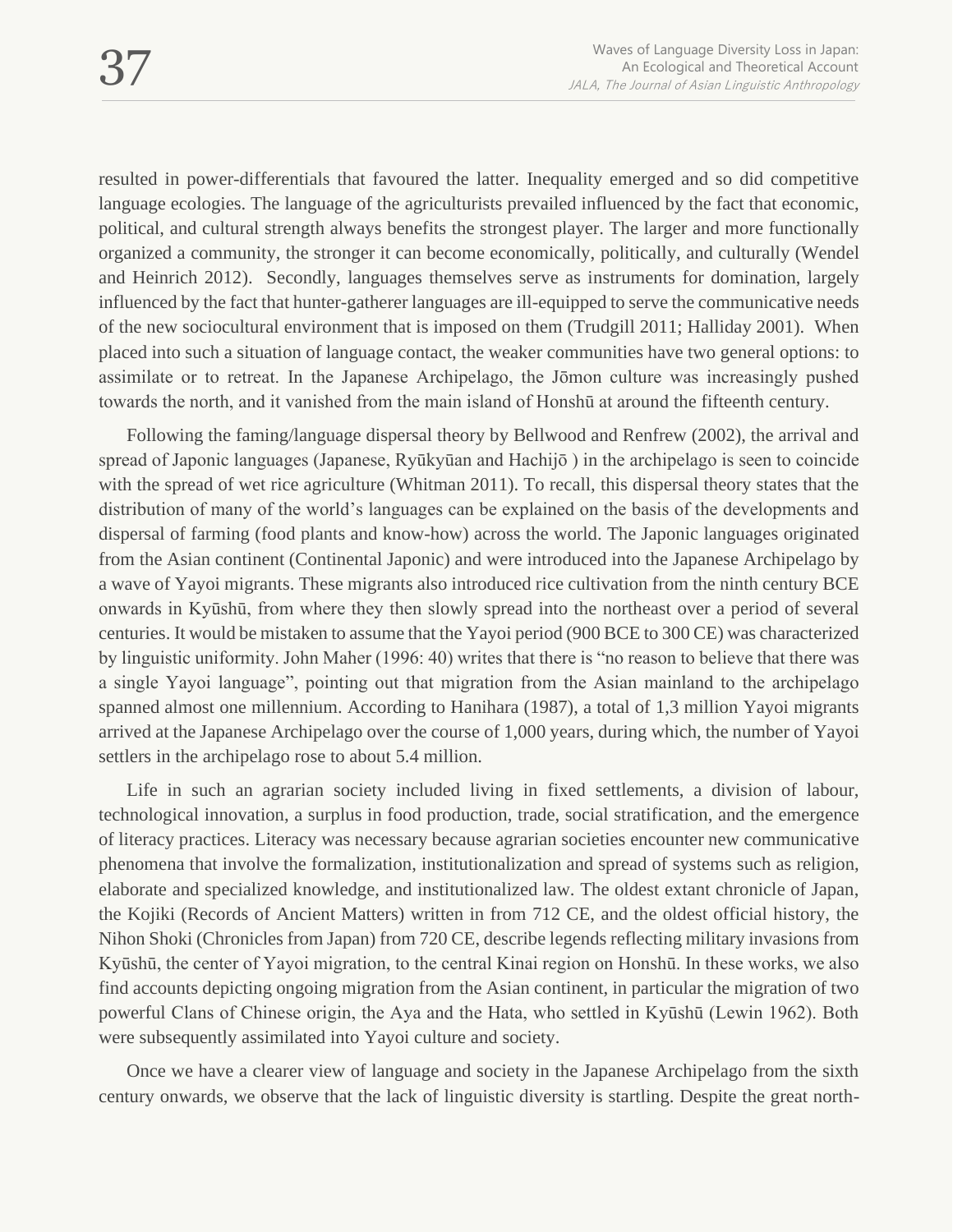south expansion in the Archipelago, that is, from Hokkaidō in the north to the Ryūkyūs in the south, we find very few autochthonous languages. These languages belong to three larger cultures, Yamato-Japanese, Ryūkyū and Ainu. This low linguistic diversity is the result of the 'shallow history' of the Japonic languages in the Japanese Archipelago (Whitman 2011: 149) and the small number of Ainu. 'Shallow' in this context means that Japonic had been spoken for a relatively brief period that did not allow for its linguistic diversification. Seen the other way around, the low degree of linguistic diversity in the Japanese Archipelago is an indicator of the brief language history of Japonic there, and hence as the core argument to link Japonic to the Yayoi and not to the Jōmon culture. The Yayoi migration did not initially extend to the Ryūkyūs or to Hokkaidō. Japonic-speaking migrants entered the Ryūkyūs Islands from Kyūshū only between the eleventh and twelfth century, and then quickly settled across the entire archipelago, replacing in the southern Ryūkyūs the Austronesian hunter-gatherer. Before that time, Ryūkyūan was spoken in Kyūshū where it was in contact with and influenced by Japanese. In Kyūshū, Ryūkyūan was then gradually replaced by the advent of Old and Middle Japanese (Pellard 2015: 25-31).

We find thus in the Japanese main islands two waves of language diffusion. The first was the spread of Proto-Japonic from Kyūshū towards northeast from 900 BCE onwards, and subsequent to which we then have the spread of Old Japanese across the main islands from the area mid-Western Honshū (Nara and Kyoto), i.e., the region where the Yamato court was based. These two waves were constitutive of two major changes in the language ecology of the main islands (Yamato) of the Japanese Archipelago. Both followed the principle that the language of the stronger community drives the languages of weaker communities which may be now in disuse (Aya, Hata, Tōhoku Ainu) or that the power differential between communities in contact drive the weaker communities into remote areas ('Ryūkyūans' from Kyūshū into the Ryūkūys). The fact that linguistic diversity and its geographic distribution reflects contact between communities of different size, resources and power implies that the distribution of language diversity we find today in Japan (and everywhere else) is both geographically and historically structured. The structuring principles for linguistic diversity are power and domination, and these, in turn, are a reflection of the economic organization of these communities in contact (Nichols 1992).

After the twelfth century, the language ecology of Japan stabilized, evidenced by the presence of Ainu in Hokkaidō, the Kuriles, and in southern Sakhalin, Japanese on the main islands (Honshū, Shikoku and Kyūshū), and Ryūkyūan languages on the Ryūkyū Islands. These three groups of languages are subsequently characterized by high regional variation. In the case of Ainu and Ryūkyūan, we can distinguish between at least three and six significantly different abstand languages , respectively (Hattori 1964; Hokama 1971), while Japanese does not allow for mutual intelligibility between its most southern and northern local varieties (Ītoyo 1998). This linguistic diversity is at present endangered as only Japanese is set to remain by the mid-century if language shift is not reversed. Natural intergenerational language transmission has been interrupted since the 1920s for Ainu, and for Ryūkyūan since the 1950s, and with the childbearing generations no longer speaking these languages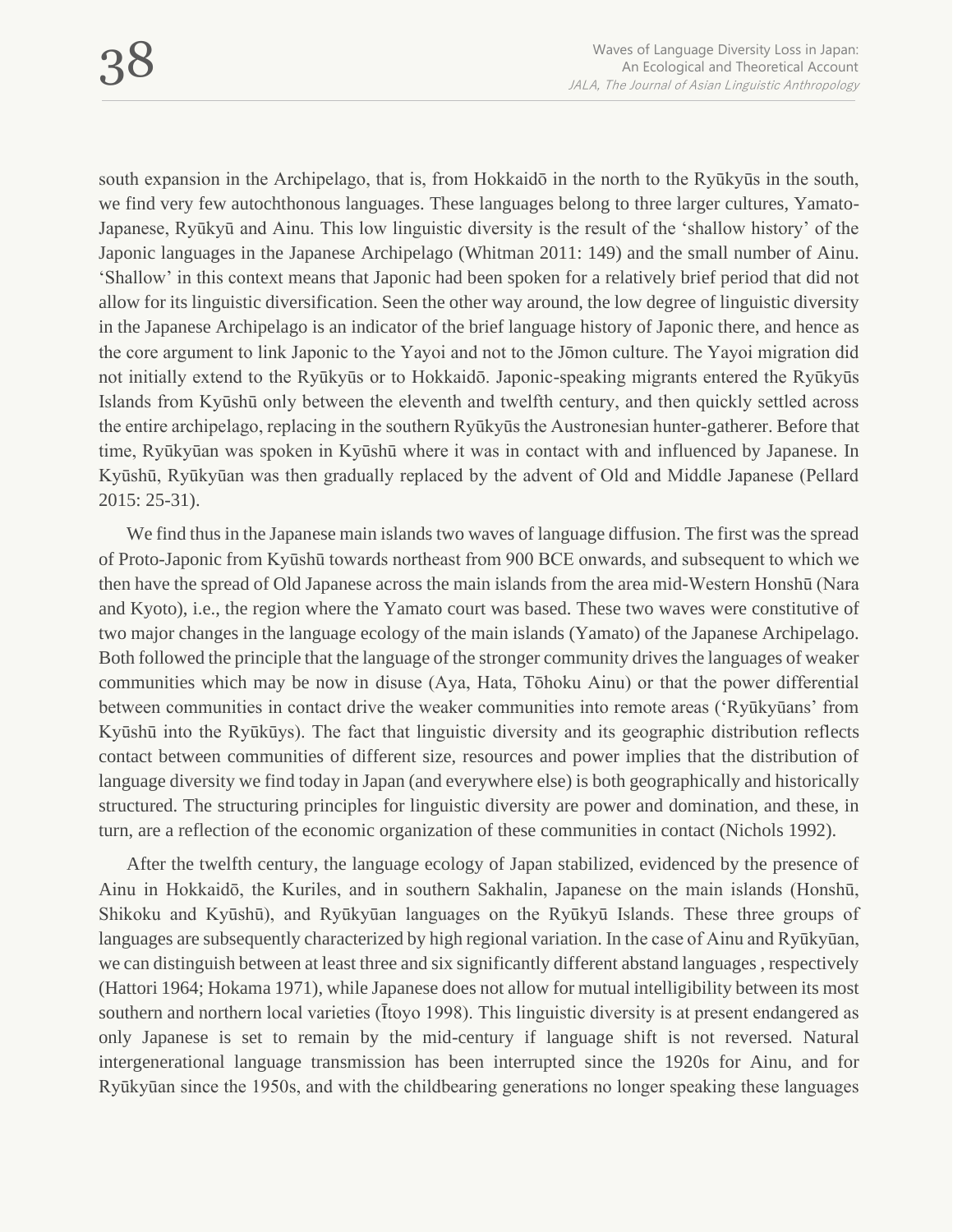and in absence of societal language learning programs in place for these languages, the future of these languages can simply be calculated on the basis of life expectancy in Japan (see Anderson 2009).

Two significant lessons emerge from the developments outlined above. Firstly, language shift and obsolescence are triggered by communities in contact with different economic organization (huntergatherer, agrarian, industrial, post-industrial), population size and power. One major way to escape assimilation into the dominant group is to move to outlying geographic areas. Agrarian language ecologies are competitive and impede the continued existence of hunter-gatherer languages. In situations of contact, hunter-gatherer societies assimilate, and language diversity remains only in the case of geographic or social seclusion. Secondly, some linguistic diversity could be maintained in the geographic borderlands of the Japanese Archipelago, such as Ryūkyūan (Amami, Kunigami, Okinawa, Miyako, Yaeyama, Yonaguni) in the south and Ainu (Sakhalin, Hokkaidō, Kuriles) in the north.

Neither Ryūkyūan nor Ainu were endangered in the mid-nineteenth century. They only became endangered when the territories in which these languages were spoken became part of the Japanese state and Japanese society started modernizing. Ryūkyūan and Ainu were driven into disuse before the twentieth century because the Japanese Archipelago was not confined by borders as we know them today. As an effect, living in a world without clear-cut borders allowed to perceive people, language and culture as gradually diverging when moving away from the center into the geographic (and social) periphery. The view of the archipelago comprising of concentric circles around the Yamato Court was called kai (華夷). This concept was borrowed from China, where ka is the centre (literally 'China' or 'brilliance') and i is the periphery (literally 'barbarian' or 'savage'). In the Japanese Archipelago, Yamato was the centre or the inner circle of the kai order, and the Ryūkyūs, Hokkaidō, Sakhalin and the Kuriles constituted the periphery or the outer circle, with fluid areas of transition in between such as Tōhoku in northern Honshū and Kyūshū in the south of the main islands. Domination by the centre was taken for granted and so was the gradually evolving difference and variation from the inner to the outer circles. Language diversity could be maintained in this kai order due to the fluid imagination of 'We' and 'Other', but also due to the abstinence of equality between the two (see Akamine 2016; Walker 2006). Neither Ainu nor Ryūkyūan were encouraged to shift to Japanese before modernity. On the contrary, their difference was crucial to support the view of the centre's cultural and political superiority. In Figure 2, we see again different languages  $(1, 2, x)$  in this type of ecology. There is contact between the communities speaking them (symbolized by the arrow). The communities speaking these languages differ in economic, cultural and political and power, but this does not necessarily result in language shift and endangerment, because difference in power is taken for granted. What is more, difference is sought to be maintained by powerful actors (vertical orientation of the arrow).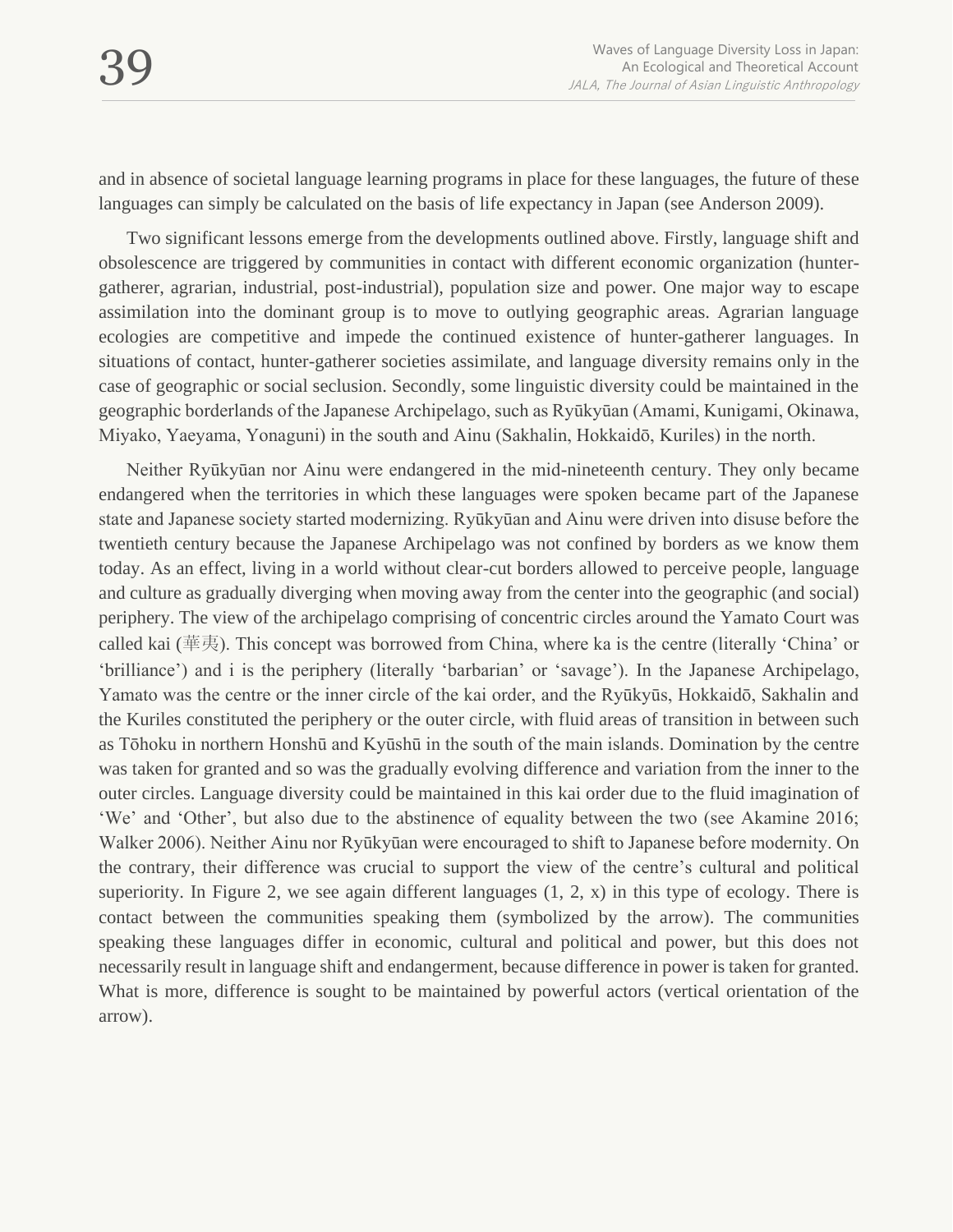



#### Summary of Feudal Society Language Ecology

| Core features:              | Asymmetrical power distribution between communities              |
|-----------------------------|------------------------------------------------------------------|
|                             | Exoteric-exoteric languages and communication                    |
| Implications for diversity: | Competitive, non-stable ecologies                                |
|                             | Language replacement through coercion or geographic              |
|                             | displacement into peripheries; language diversity is higher in   |
|                             | the geographic periphery                                         |
| Outlook:                    | There is contact and multilingualism, but relatively little loss |
|                             | of language diversity; there is no wave of language loss until   |
|                             | the start of the modern age                                      |

Language diversity remained in feudal Japan, largely influenced by the fact that asymmetrical relations between the centre and the periphery were welcome by the centre as it confirmed its superior position over others. There was little communication between the centre and the periphery. Languages and communication remained esoteric in the outer circle, i.e., it involved only members of these various groups, whereas the dominant language (Old and Middle Japanese) from central Japan spread and became exoteric to speakers of proto-Japonic in the southwest and then northeast of the Japanese mainland. While there were notable power differences between the speech communities in the archipelago, these differences were alleviated by geographic distance. This particular language ecology remained stable for almost 1,000 years. When the limits of what constituted Japan (territory, people, language, culture, etc.) were defined in clear-cut ways after the Meiji Restoration of 1868, an entirely new linguistic ecology emerged. It is in this new, modernist ecology that the linguistic diversity that had remained in the archipelago became endangered. This new ecology was created around two major **Example 19**<br> **Example 2.** Language ecology of a feudal society<br>
Summary of Feudal Society Language Ecology<br>
Core feature:<br>  $\frac{1}{2}$  competitive, one-state consider exception between communities<br>  $\frac{1}{2}$  competitive, o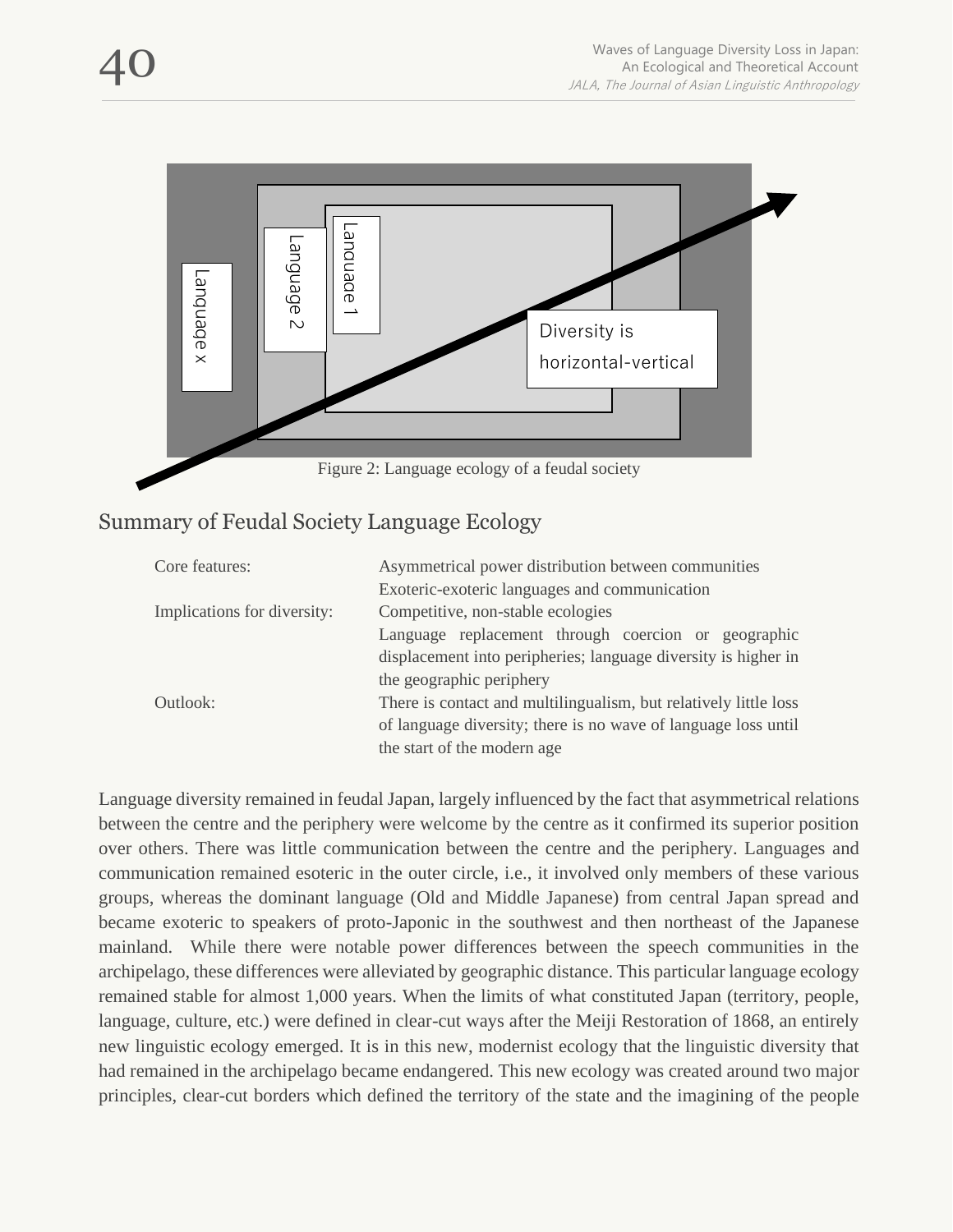living within this territory (the Japanese nation) as being linguistically, culturally and historically homogenous and unified. We have seen in this section that this was not the case at all, but the premodern ecology had to adapt to the imagination of a homogenous nation with the confines of the Japanese state. Language endangerment was the inevitable result.

#### The Second Wave of Language Displacement

A minority is an artifact, made minority by a more numerous and powerful group in the process of modernization. The same principle applies to a minority language. The feature of inequality and domination is inherent in the term 'minority' or 'minority language' (Healey, Stepnick and O'Brien 2019). In modern contexts, difference and inequality cannot be separated. In this chapter, modernity is not understood simply as a period of time that followed the enlightenment movement, the invention of the printing press and the ensuing creation of national languages (Anderson 1991) or as an effect on communication subsequent of the rise of industrialization (Deutsch 1969). Rather, I understand modernity here as a set of attitudes that formed during the transformations analysed by Anderson and Deutsch. Central to these attitudes is the desire to organize society in a way that it becomes 'orderly' and 'order' is seen to be paramount with universality, homogeneity, monotony, and clarity (Bauman 1997). With regard to language, modernity led to the emergence of standard languages, the idea of a socially and geographically unmarked language, detached from its speakers, the covering up of linguistic facts not in line with modernist language ideals (e.g. linguistic diversity), the stigmatization and silencing of those not complying with hegemonic standards of imagined speech communities (e.g., minorities), the devaluation of specific languages and cultures (e.g., national language policy) all of which is believed to result in 'progress.' Attitudes based on such principles are called 'modernist' in the following rhetoric.

In modern settings, diversity constitutes a 'problem' to be solved by imposing 'order' in a modernist sense. Here, Jan Blommaert (2010: 28) has a point in stressing that "Bourdieu and his contemporaries Bernstein and Hymes all drew our attention to the same phenomenon; that the world of language is not just one of difference but one of inequality" (italic emphasis mine). This suggests that inequality is not simply an aspect that occasionally arises in settings of linguistic difference, variation or diversity. Inequality is an inherent aspect of linguistic variation in modernist language ecologies. This opposes modernity's promise of progress and equality for all. Modernity does not deliver this promise in practice, and we can recognize this in processes of language endangerment across the modern world. Dominated communities lose their languages, or seen the other way around, language diversity is a barometer of equality. The global community is now witnessing significant loss of language diversity largely influenced by reduced equality between majorities and minorities.

The transition from dynastic realms such as the Shogunate on the Japanese mainland and the Ryūkyū Kingdom in the south of the archipelago to a new unified modern nation state had significant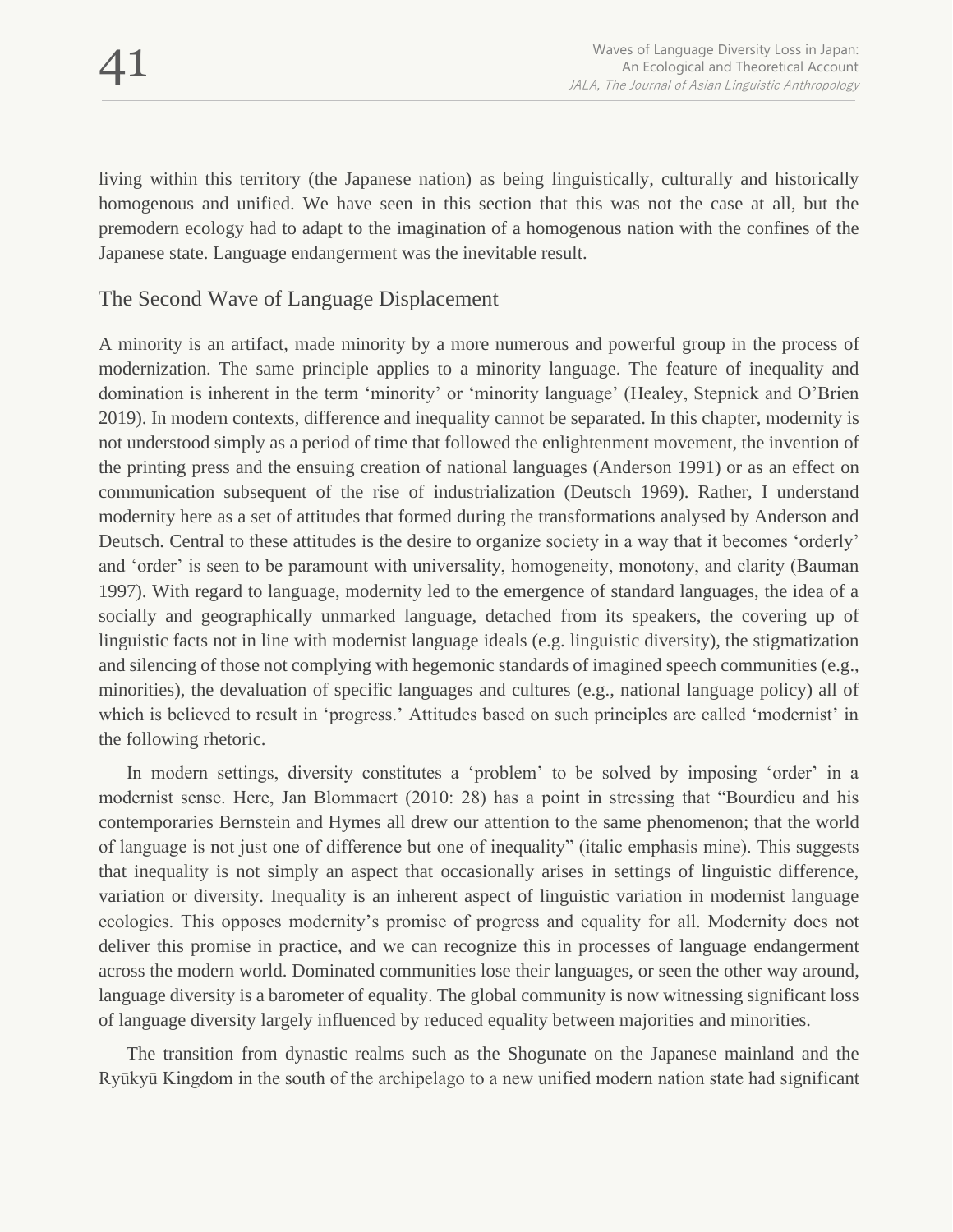linguistic consequences. This transition to modernity was particularly dramatic for the Ainu whose economy was still principally based on hunting and gathering. Modernization affected everybody in Japan, as everybody was from now on to be a modern Japanese national. All the while Japanese nation was imagined as homogenous and uniform by the Meiji Oligarchy who had toured Europe and the US in order to study modern society and institutions, or to obtain education in general (Jansen 2002). This put an abrupt end to the dominant pre-modern conception of the Japanese Archipelago as an area of concentric circles and the resultant center-periphery continuum view gave way to seeing Japan as linguistically, culturally and historically unified (see Figure 2). The idea of concentric circles survived in dialectology though, where, crucially, variation was seen to reside within one language only, Japanese. The nation state came to be seen as a quasi-natural concept where territory, state and nation totally and unequivocally coincided. Here we see modernist thinking at work. Territory (Japan), state (government and institutions governing this territory) and nation (the Japanese people) are totally congruent, and this constitutes 'order' in the modernist mind. That the sociolinguistic situation differed from this idea did not contradict or devaluate this attitude. On the contrary, it called for efforts of ordering, and in our case, this meant the spread of Standard Japanese and the suppression of Japan's minority languages. All of this required the creation of modernist ideology that could straddle the conflict between this imagination and the actual multilingual and multicultural make-up of the Japanese Archipelago.

The modern imagination of linguistically unified nations in a territory characterized by linguistic diversity such as in the case of Japan, requires an emphasis on universality, homogeneity, monotony, and clarity. These attitudes come to shape many aspects of modern language life (Heinrich and Galan 2011). Along these lines of thought, linguistic diversity becomes 'problematic', an inevitable effect of which is a desire to impose 'order' and this means suppress diversity. Multilingualism becomes seen as disorder, and linguistic uniformity and homogeneity are seen as order. Functional diversification of languages has no place in such an imagination, nor in processes of compartmentalization of language, multiple forms of belonging and identification within a nation, or differing linguistic needs and communicative necessities among individuals. While all this is not foreseen in the modernist mind, pre-modern language ecologies did allow for such language attitudes, behaviours, and linguistic needs. This makes modernism an attitude that is hostile to the qualities of pluralism, variety, contingency or ambivalence (Bauman 1997).

Along these lines of modern thought, only two kinds of solutions are available when dealing with (linguistic) diversity: Assimilation and exclusion. This is why exclusion, poverty and segregation go hand in hand with linguistic diversity in modern settings (Harbert 2009), while inclusion and integration result in the loss of linguistic diversity. The phenomenon at hand is therefore not simply one of ideology and attitude towards language. Those falling between the gap of the imagination of a homogenous and linguistically unified nation and its actual multilingual and multicultural make-up come under pressure to adapt to the imagined model. Doing so manifests most visibly in the loss of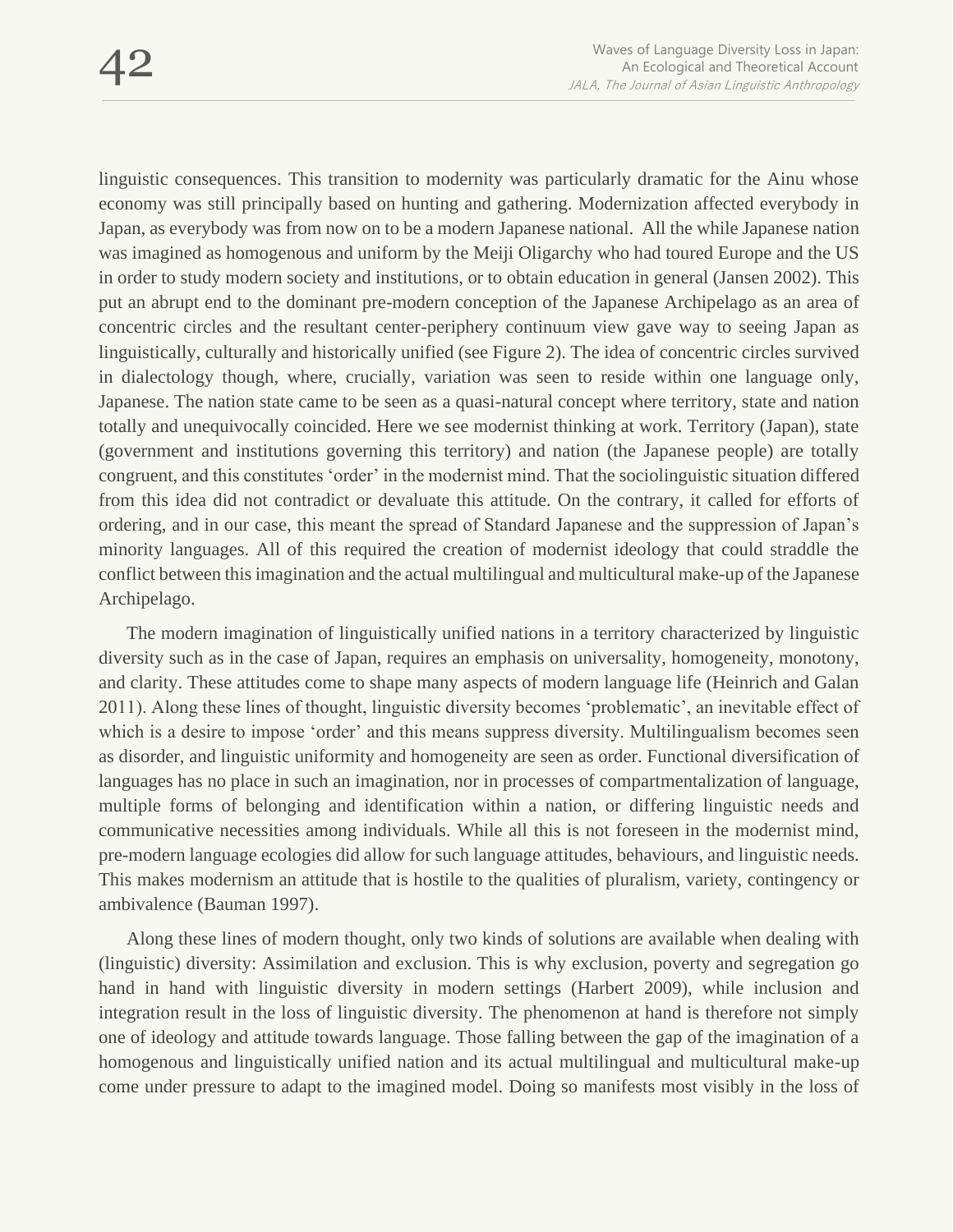language diversity. Languages are endangered everywhere where modern orders have been imposed. It is thus unsurprising to find that all languages other than Japanese (or national language) are endangered in Japan today (Moseley 2009). In Figure 3, we see how competitive and therefore unstable language ecologies have become. There are various languages (1, 2, n) in contact (symbolized by the arrow), but these languages are now clearly ranked with regard to prestige and utility (vertical direction of the arrow). Some of the language enjoy institutional support and are developed and adapted (national languages). Languages in top of this hierarchy are safe, others (at risk of) becoming endangered.



Figure 3: Modernist language ecology

# Summary of Modernist Language Ecologies

| Core features:              | Asymmetrical power distribution between communities            |
|-----------------------------|----------------------------------------------------------------|
|                             | National language regime (ideology, policy, behaviour)         |
| Implications for diversity: | Competitive, non-stable ecologies                              |
|                             | Ideologically mediated language replacement (assimilation or   |
|                             | exclusion); language endangerment in the geographic            |
|                             | periphery where linguistic diversity remained after the first  |
|                             | wave of language loss                                          |
| Outlook:                    | There is contact and multilingualism and a shift from smaller  |
|                             | and institutionally less supported, developed and prestigious  |
|                             | languages, resulting in the current wave of language diversity |
|                             | loss.                                                          |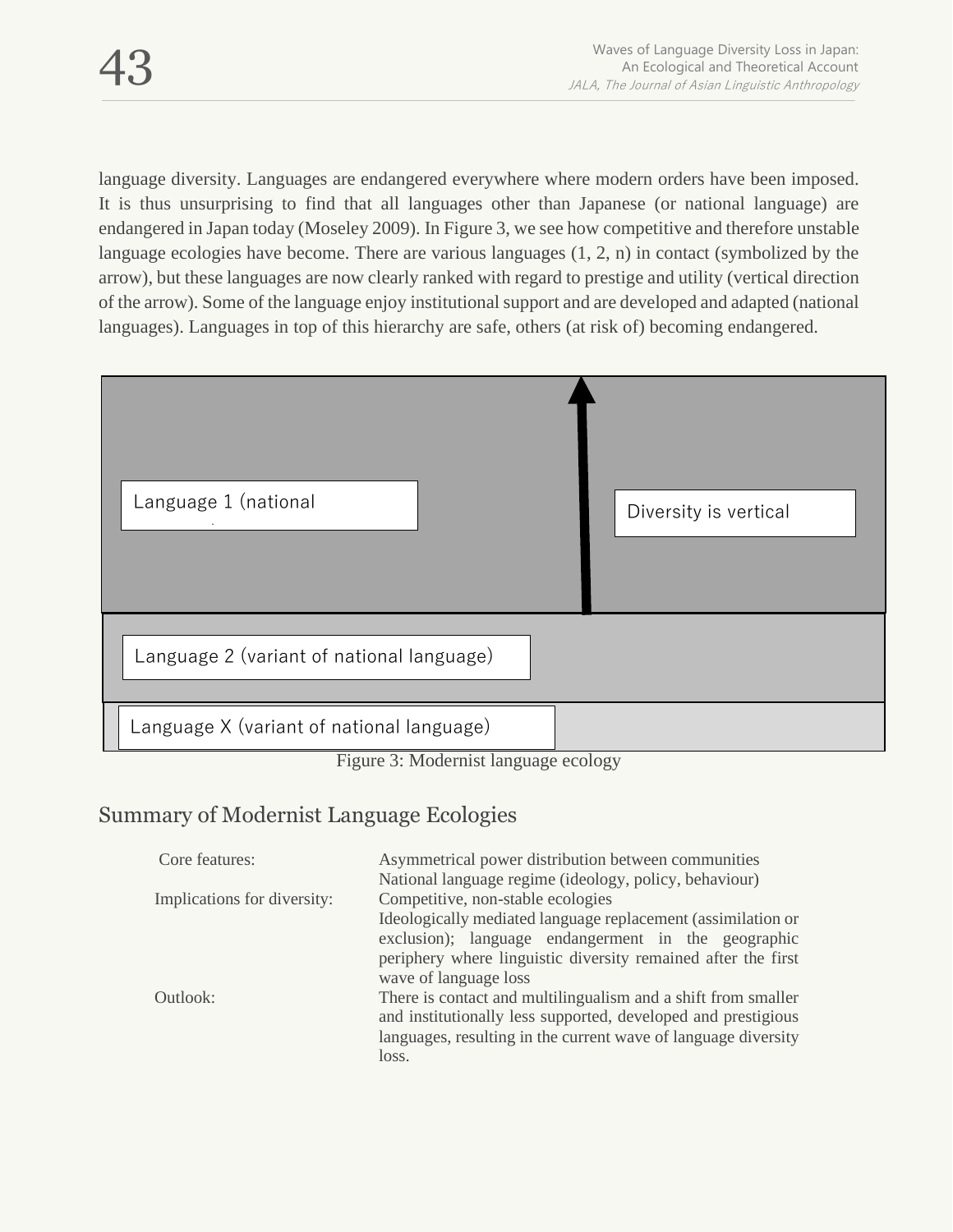At the onset of modernity (following the proclamation of the US Constitution in 1789, the French Revolution of 1789 in Europe, and the Meiji Restoration of 1868 in Japan), language diversity remained in geographic pockets, borderlands or reservoirs. With the imagination of a homogenous nation, these languages often become either declared as 'variants' of the dominant (national) language so that the idea of linguistic unity can be maintained. Linguistics, in particular, dialectology has for many decades been in the service of this ideology (Heinrich 2012). The variant ('dialect') is seen and experienced as less prestigious. That is to say, linguistic diversity is now perceived as hierarchically (vertically) ordered. The language of the centre is perceived to be 'best', that of the periphery is seen as 'a problem' that worsens the further one moves away from the centre (Tōhoku and Kyūshū is 'bad', but the Ryūkyūs are 'worse'). Whatever cannot be cast as a variant of the language of the centre is either ignored or explained away (in Japan, Ainu as 'vanishing people', horobiyuku minzoku in Japanese).

Contrary to modernist ideology claims, there was no 'national awakening', neither in Japan nor elsewhere. When working critically and historically, one cannot find cases where a 'uniform and unified nation' sought to place its horizontal bond front and centre, and where such a nation then went on to create a state in the 'territory' it populated. It is also not accurate to assume that all language diversity is one of gradation and, hence, of variation, i.e. 'dialect'. In his sociolinguistic typology of languages, Kloss (1967) distinguished between three categories. Aside from the well-known cases of Ausbau language (language by development in a dialect continuum, e.g., Danish, Swedish, Norwegian) and Abstand language (language by linguistic distance, see footnote 3), he had a third, often overlooked category. This category is called near-dialectilization, and it refers to Abstand languages that are not treated as 'language' but as 'dialect' of the dominant language. Ryukyuan languages as 'dialects of Japanese' are an obvious example of this. The point to be made here is that the idea of 'variation' is used as a strategy to downplay diversity, because diversity is associated in the modernist mind as 'disorder' and thus undesirable. Empirical evidence overwhelmingly supports the notion of high linguistic diversity in our modern world. Ethnologue currently lists 7,177 languages in its database, while the United Nations recognizes 193 states worldwide. And while one can question the basis on which languages are identified and how nations become included in the UN, the ratio of 1:35 of states and languages speaks volumes about the multilingual make-up of states globally. Modernization evolves thus in the exact opposite order of the claims of modernist ideology: in a given territory a state is formed. The state declares all those populating this newly defined territory (by borders) to be nationals. These newly created nationals (here the Japanese) are then linguistically unified in a way that all traces of diversity become weaker and eventually vanish (language endangerment), and this is seen as inevitable side effect of 'progress'. Modernism is the enemy of diversity. Ideology does not adapt to ecology, but ecology to ideology. Empirical evidence clarifies this also. Half of the world's languages are set to be extinct by the end of this century (Krauss 1992). It is obvious that language revitalization requires fundamental changes in this kind of ecological setting, and that these revitalization efforts have to start with new ideologies about language diversity in modern settings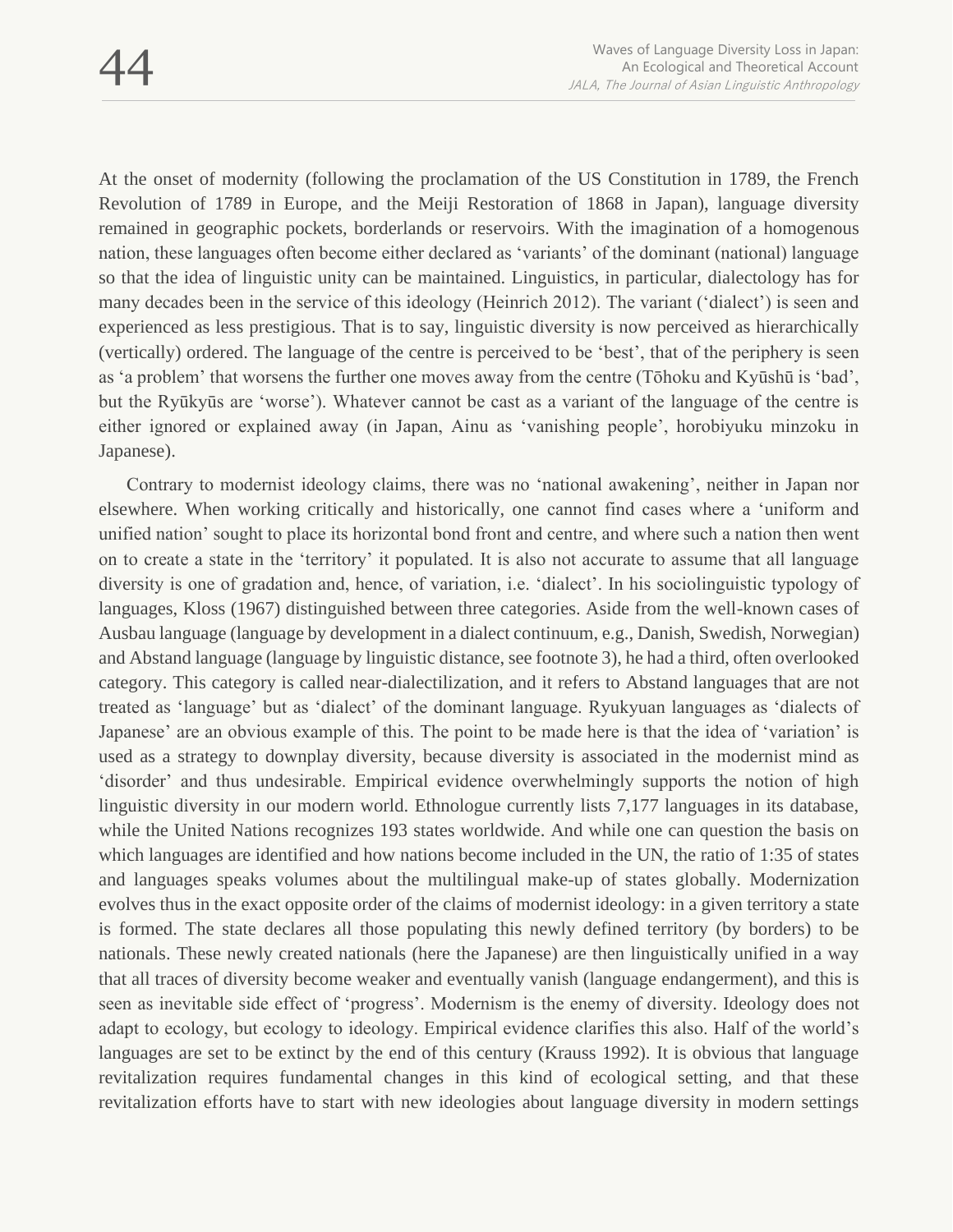(Fishman 2001: 17).

We can again consider the case of Japan to illustrate the above point. The confrontation with the outside world and the lingering threat to come under colonial rule by the West led to Japanese modernization efforts from the mid-nineteenth century onward. As a first step, its geographic borders were solidified, and the territory of the state now unequivocally included Hokkaidō, the Kurile Islands, Sakhalin, Ogasawara, and the Ryūkyū Islands (Ogamu 2014). All individuals populating these territories were declared to be Japanese, and whatever differentiated the people living in these peripheries became seen either as 'variation' of national language and culture in order to leave the modernizers' claim of homogeneity intact (e.g., Ryūkyūan as 'Japanese dialects'). The second strategy was to regard linguistic diversity as problem to be resolved, e.g., by declaring Ainu as 'vanishing people'. Language diversity was no longer seen as horizontal, but rather, 'vertical', and hence hierarchical. Language assimilation efforts, framed as efforts of language standardization, increased with distance from the center to the periphery, as the pattern of linguistic diversity in the Japanese Archipelago so obviously contradicted the idea of a linguistically unified nation. Distance from the centre of Tōkyō to the periphery, first to Tōhoku and Kyūshū, and then onwards to the Ryūkyūs in the south and Hokkaidō, the Kuriles and Sakhalin in the north, exposed an increase in linguistic and cultural diversity. This increasing degree of diversity in remote geographic areas called for increasingly severe measure with which to impose linguistic 'order' in these outlying territories (in particular in the Ryūkyūs and Hokkaidō, and to a lesser degree in Tōhoku and Kyūshū). Linguistic diversity suffered from this type of ordering.

The key-idea for linguistically unifying the Japanese Archipelago was the novel concept of kokugo (national language), a claque from the German 'Nationalsprache'. Japan's first linguistic professor, Ueda Kazutoshi (1867-1937) was instrumental in promoting the idea of both a national language and standard language. Standard language is hyōjungo in Japanese, a calque from German 'Standardsprache'. Ueda studied in Europe from 1890 to 1894 in order to acquire the knowledge necessary to solve existing language problems in Japan at the time (diglossia, writing system, lack of standardization, multiplicity of regional and social dialects, etc.). Upon his return to Japan, Ueda was appointed as chair of linguistics at the University of Tokyo where he relentlessly propagated the idea of a national language and a standard language that would represent the national language. Ueda played a central role in the establishment of institutions such as kokugo, a school subject that would henceforth be instrumental for spreading Standard Japanese and the ideologies and attitudes that accompanied the language across Japan (Heinrich 2019). Ueda linked sentiments such as love, respect, home and loyalty to language and the nation. He proclaimed that every Japanese national ought to feel an emotional attachment to kokugo, and that these attitudes should be promoted by the Japanese state. While Ueda's linguistic vision of Japan did not coincide with the societal and linguistic situation at hand, his model was subsequently realized, incrementally. Linguistic diversity began to decline as speakers aligned their behaviours toward this idea.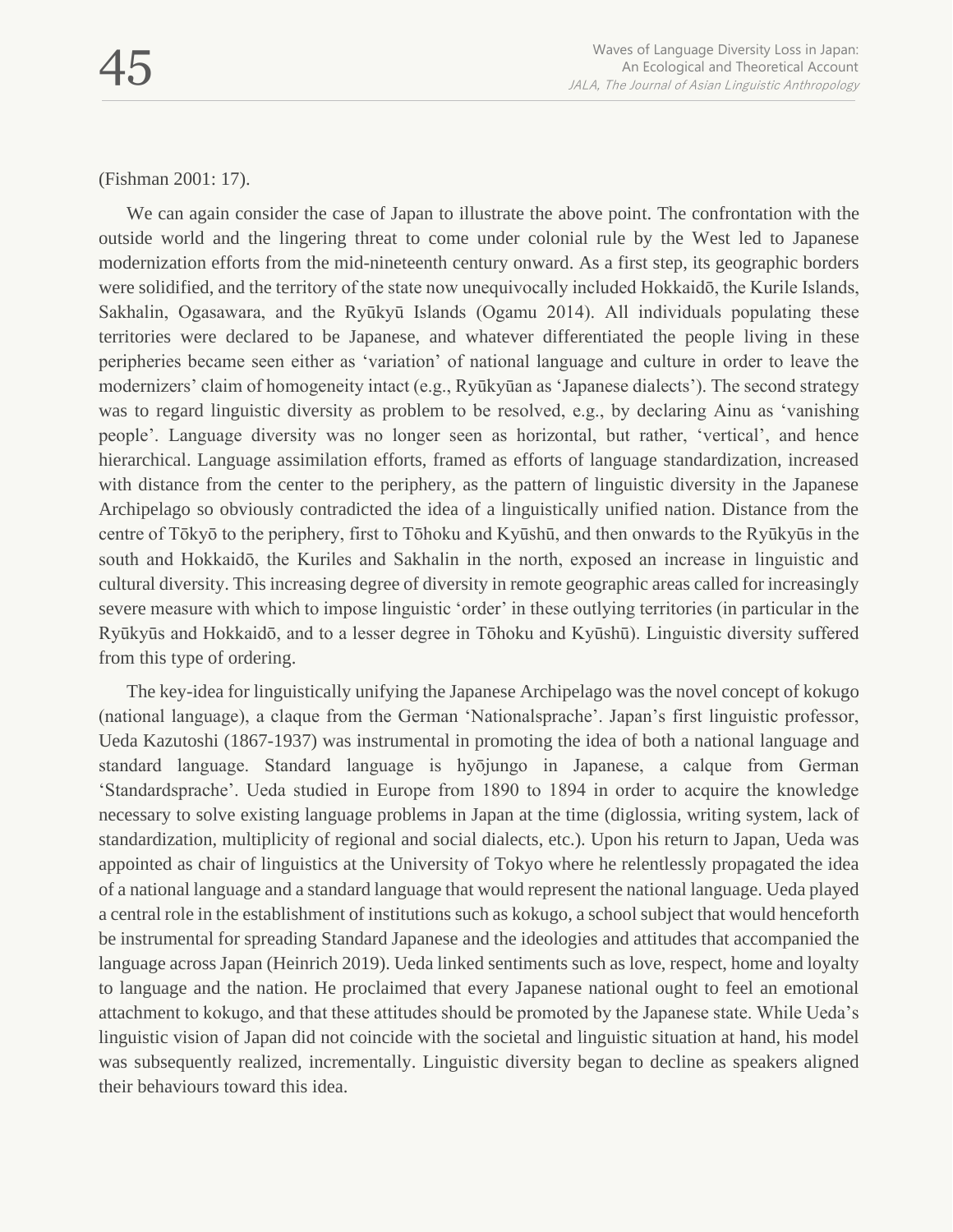The seminal Japanese sociolinguist Sibata Takesi (1977: 29) draws attention to the fact that a negative image of language varieties other than standard language emerged and spread at the exact same time as when the Japanese National Language Research Council (Kokugo Chōsa I'inkai) selected and codified Standard Japanese. It was at this time that variability in language came to be seen as incorrect (tadashikunai), bad (warui) and old-fashioned (furukusai). At this time, language diversity came to been seen hierarchically (vertically) ranked, and that 'good language' was seen to be spoken in the centre (Standard Japanese) and 'poor language' (thick accents) in the peripheries where linguistic diversity and distance from Standard Japanese was highest. According to the hierarchical order of language variation, approximating the periphery correlated positively with an intensification of the diversity problem. Speakers in Tōhoku and Kyūshū became subjected to concentrated efforts of 'correction' (Jugaku 1978), while Ryūkyūan and Ainu were earmarked for extinction and became subjected to language eradication campaigns (Heinrich 2012: 83-106). Languages in the extreme periphery of the state were seen to be too deviant to be maintained ('too much disorder'). Difference called for order, and ordering meant reducing diversity.

We know understand how this modernist language ecology affected Ainu and the Ryūkyūan languages. Language shift from these languages to Standard Japanese reached the family domain from the 1910s to 1920s for Ainu, and from the 1950s to 1970s for Ryūkyūan. Younger generations of Ainu and Ryūkyūan were fully bilingual when language shift reached the family level, but proficiency in (Standard) Japanese did not suffice for being Japanese, as being (linguistically) diverse contradicted the idea of being Japanese. With regards to modernist beliefs and their high reemphasis on universality, homogeneity, monotony and clarity, speakers of Ainu and Ryūkyūan languages were confronted with various measures that aimed to discourage all minority language use (Maher 2001; Kondo 2014). These measures were already at the time being labelled as 'merciless' by some critics of these oppressive modernization attempts (Heinrich 2013), and merciless they were.

The orchestrated and oppressive efforts to ostracize Japanese minority languages (and Japanese dialects) stopped after 1945. However, language attitudes towards Standard Japanese and away from everything that was not standard did not encounter any fundamental changes until the 1990s (Inoue 2011: 113-114). Standard Japanese remained to be seen as 'correct,' and knowledge of dialects and minority languages continued to be seen as detrimental to learning how to speak 'good' and 'correct' Standard Japanese. Here, standard language and linguistic diversity continued to be seen as a zero-sum game. One had to choose between standard or diversity, and the default choice continued to be for the standard alone. Christian Galan (2011: 83) writes about the post-war period that "it is significant to observe the constancy with which […] dialects have been regarded, at best, as pertaining solely to home and leisure contexts, and at worst, as an improper use of language which must be thwarted." Multilingualism and multiculturalism started to gain a foothold in Japan only from the 1990s onwards, but the Japanese orientation to multilingualism and multiculturalism has been described as being aesthetic or ludic, and not as emancipative or transformative (Heinrich and Yamashita 2018). It was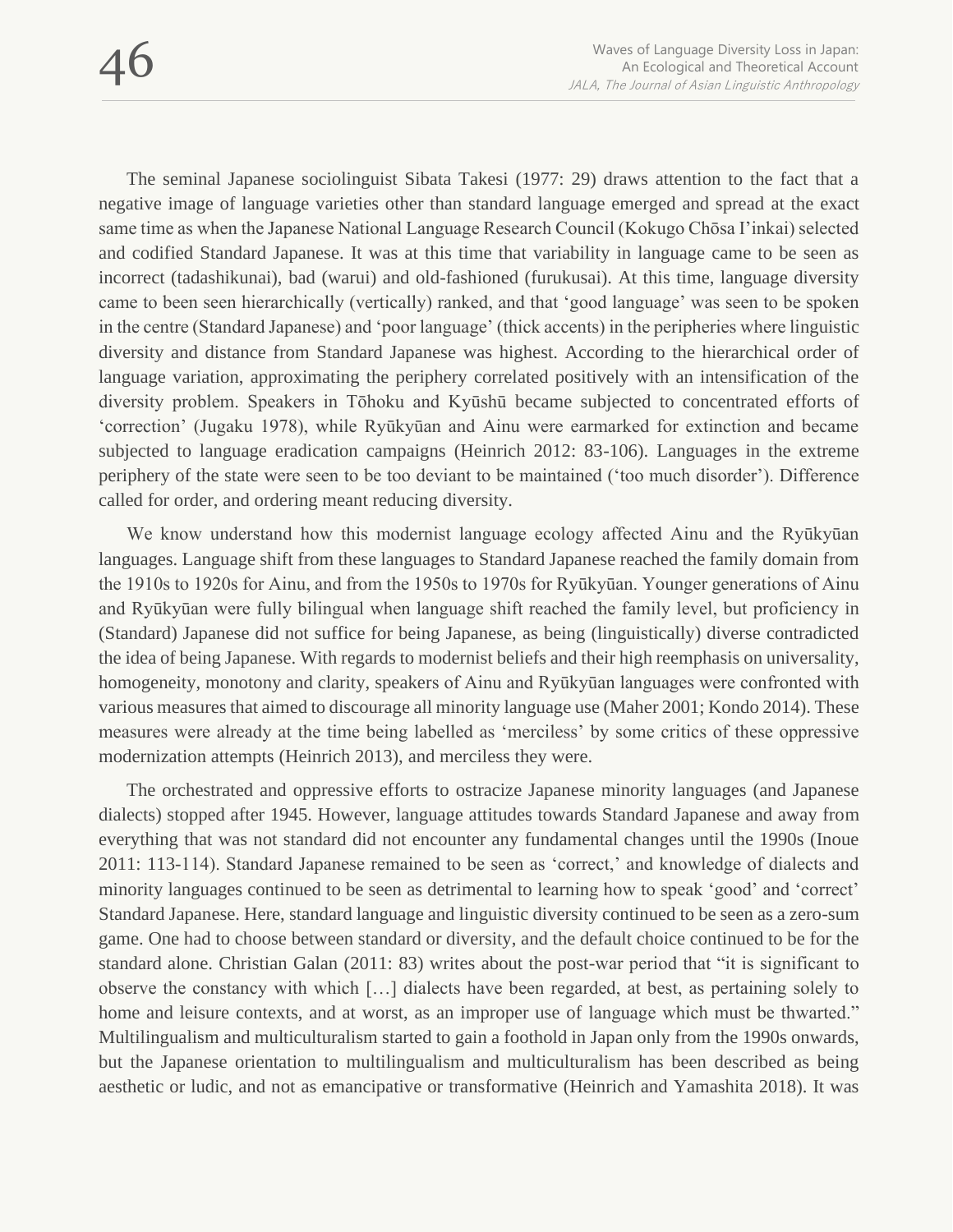not until 2008 that Ainu, who by then had no first-language speaker remaining, was recognized as the language of an ethnic Japanese group (Lewallen 2008). All the while, Ryūkyūan languages continue to be framed as 'dialects of Japanese' even by those who admit that "if unrestrained by political and social factors and relying on linguistic common sense, the varieties of […] Okinawa could be called 'language' just as Ainu" (Kibe et al. 2011). Kibe and her associates are the main proponents of Ryūkyūan as 'Japanese dialects', that is, they are unable to perceive their own modernist bias.

Such types of uncritical scholarship play no role in assisting to transform language ecology. Even if active suppression of linguistic diversity has stopped, we still find the modernist order valuing homogeneity and uniformity and seeing this as constituting 'order' in place. National language ideologies imply and create a strict hierarchization of languages – a hierarchy that is detriment to all languages other than the national language. In Japan, as in any other country, national language as an institution is rarely, if ever, politically challenged. It is known that French was spoken only by about half the French population at the time of French Revolution, but this does not mean that French is now no longer seen as the national language of France. The same applies for Japan, where 'national language' is known to having been taught to ethnolinguistic to Ainu and Ryūkyūans as a second language. The idea of national language remains in place, not because it is a historical or empirical fact, but because it gives cohesion to the nation. The argument is entirely political, and so is linguistic research if it uncritically reproduces these views. This implies that the ideologies that accompany national language or the hierarchies of languages in a given state also remained unchanged. As an effect, language ecology remains hostile to linguistic diversity.

Two notions are to be taken away from this for our discussion. Firstly, the imagining of language as uniform and historically shared among all national may appear 'natural' to most today, but it was largely unknown in Japan where it spread in the early twentieth century (Lee 2009). There is nothing natural about such a sociolinguistic situation. It is an artifact, and this means that it can be changed. Several decades of language modernization in Japan led to the institutionalization of a national language (kokugo), and this required a script reform of both Chinese characters (primarily reduction in their use) and of kana orthography (primarily seeking more transparency between orthography and pronunciation), the creation of a standard variety on the basis of Tōkyō speech, a rapprochement of spoken and written language, the codification of this language and its inclusion as a unified study subject into the national school curriculum (Carroll 2001). In this way, a uniform and unified language was created. However, uniformity and unity were not restricted to the creation and spread of Standard Japanese alone. The institutionalization of national language had a double homogenizing effect. All Japanese nationals became imagined as linguistically homogenous, and this vision started to become realized through the process of pushing other languages out of use. It is in these ideological, social, linguistic and ecological settings that attempts of language revitalization take place today.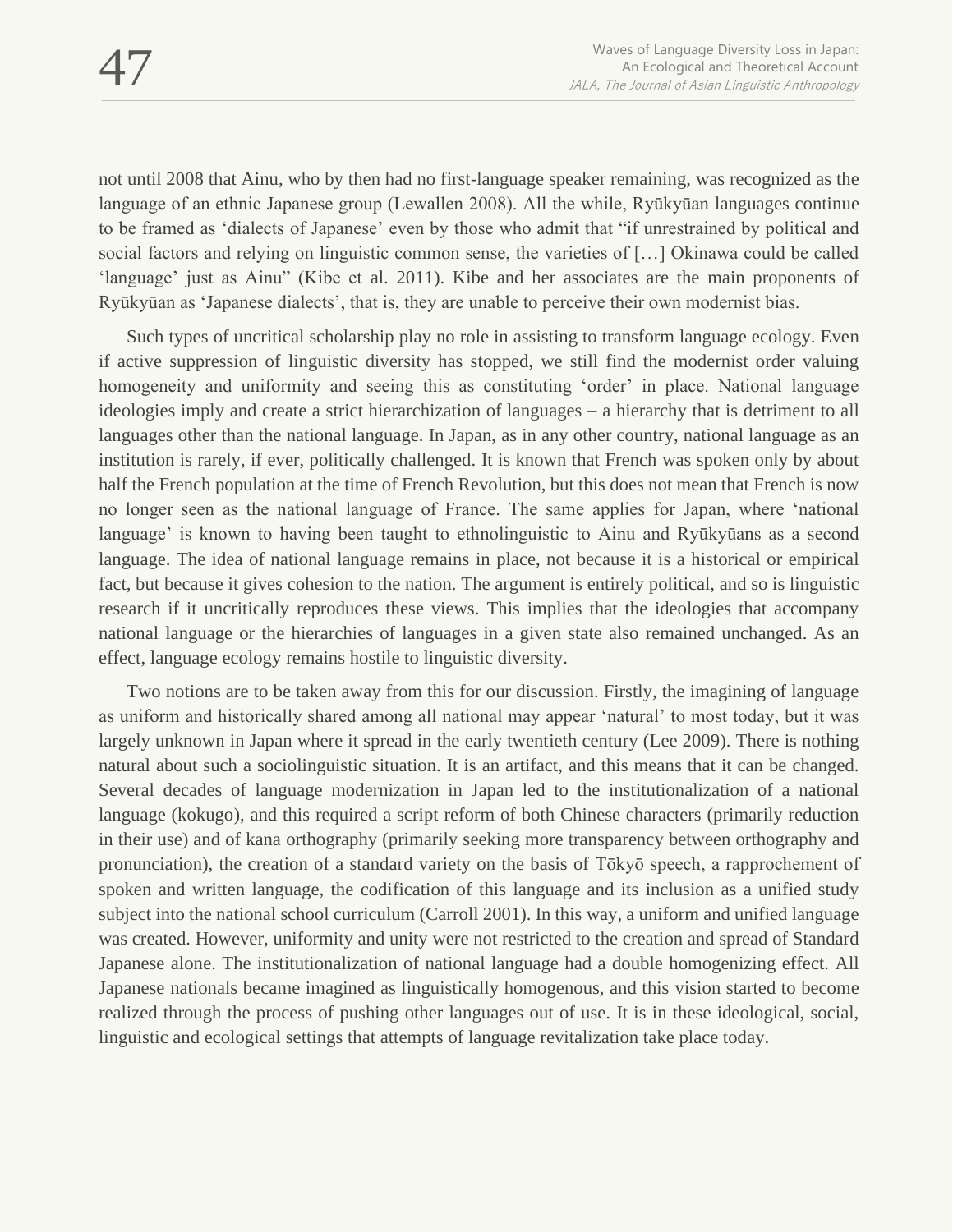# Language Revitalization in a National Language Regime

Modern nation states provide for new social and linguistic organizations. The modern state encourages the creation of new institutions for regulating and transforming society consistently and uniformly; national language represents such an institution. While language modernization responded to the needs of organizing language and communication for an industrialized society, linguistic modernization also produced a range of new problems. Maintaining linguistic diversity within the state represents such a new problem created by modernity (Neustupný 2005).

This situation emerged in the case of Japan, where the imagining of a homogenous nation was contradicted by its multilingual and multicultural make-up. Language ideology, not aligning with the societal and linguistic settings of the country, is not seen as problematic in the modernist mind. Rather, the problem rests with all those who are not in tune with modernist ideologies, and there are only two solutions with such a frame of mind: assimilation or exclusion. This situation inevitably manifests in the weakening and loss of language diversity. Current attempts of language maintenance and revitalization do not challenge this mechanism. To start with, it takes a 'language' to have a 'language policy' supportive of language diversity. However, Ainu was only acknowledged to be a language of Japan at a time when all of its first-language speakers had disappeared, and when the threat emanating from Ainu to dominant language ideology was negligible. Official acknowledgement of Ryūkyūan as a language would contradict this ideology, but this process is not yet underway. Efforts of language revitalization are therefore restricted to contesting or resisting national language policy and to taking grassroots initiatives to address issues neglected by national language policy (Heinrich and Ishihara 2018). These efforts are not sufficient to maintain these languages, as are they insufficient to transform the modernist language ecology.

For language revitalization to be successful, language ecology must be transformed in a way that it allows for the coexistence of the dominant (national) language and minority languages spoken in the state. As the term itself suggests, 'transformation' implies fundamental social, political and ecological changes. It is not enough to zoom in on one particular issue ('saving languages') while leaving the underlying conditions that led to language endangerment in place. Transforming a language ecology requires (1) an awareness of the limitations and consequences of the present hostile condition, (2) an appreciation of diversity that does not fare well under the current condition, and (3) the development of practices and institutions that support the process of transformation by demonstrating the practicality and the benefits of such a transformative change. Let us consider these three points in more detail.

(1) Limits and consequences: The conflict between ideologically claimed homogeneity and linguistic diversity results in language problems that national language regimes cannot resolve. All those who contradict the way the nation is imagined come under pressure to adapt to the imagined model. Loss of linguistic diversity is the result. Language diversity is reduced in such a language ecological setting because the modernist idea of equality is thought to be attained by uniformity. However,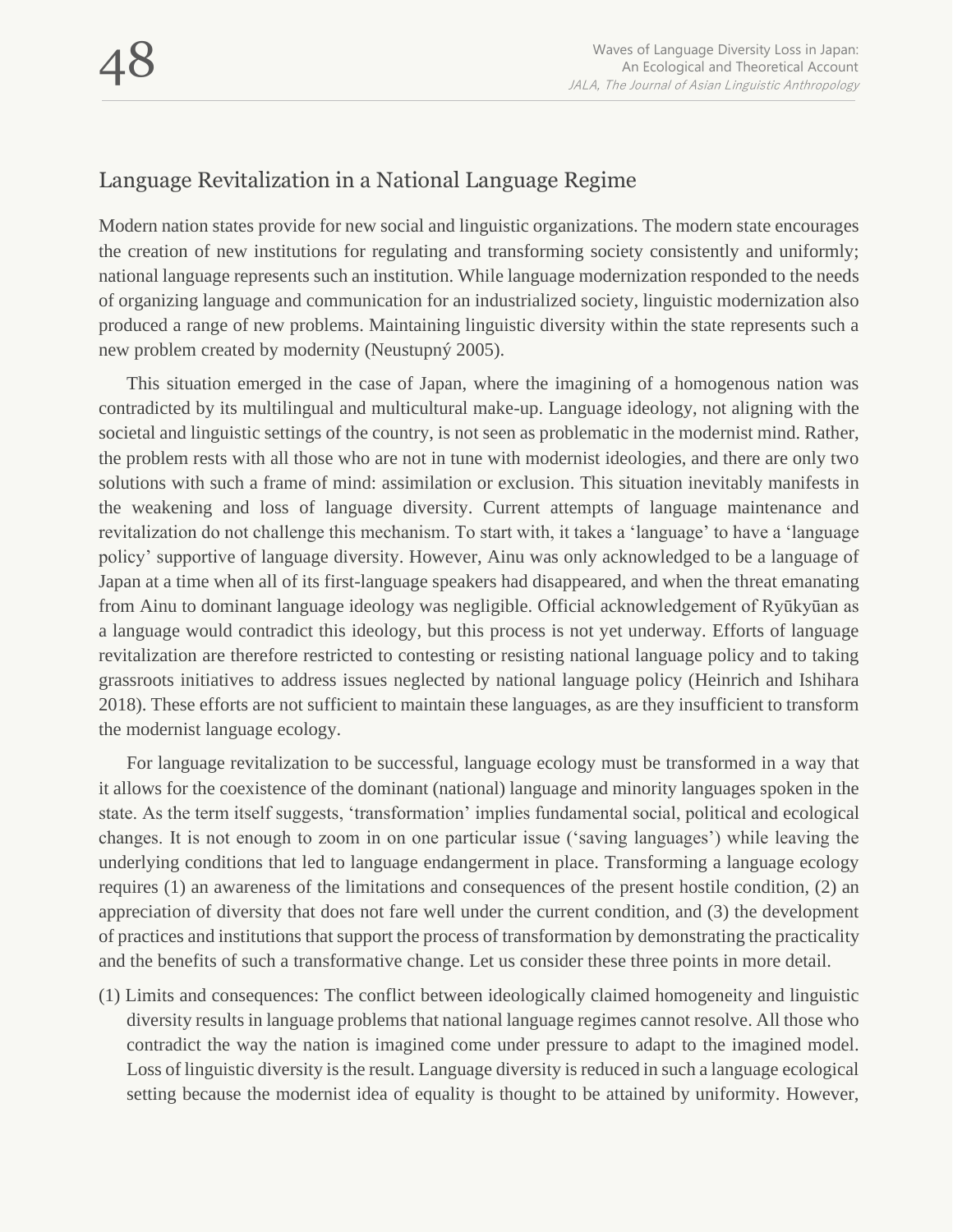treating diverse groups in the same way creates inequality. This, in a nutshell, is the modernist dilemma.

- (2) A newfound appreciation of diversity: Today, hundreds of indigenous or immigrant languages are spoken in nation states globally. Diversity exists within these language communities (Vertovec 2007). Cities are linguistic hubs of such superdiversity. With more than half of the world's population now living in cities, and urbanization not showing any signs of weakening, linguistic superdiversity will continue to grow (Smakman and Heinrich 2018). City residents in particular have difficulties avoiding multilingualism today. Multilingualism is the order of the day. Consequently, appreciation of diversity is on the rise, as more and more people are living multilingual lives that contradict monolingual and national language ideology (Extra and Kutlay 2004).
- (3) Practicing transformative change: Critically studying language diversity requires us to move beyond accounts of 'what exists' and to ask hard questions such as 'what could be', in order to expand horizons (Thomas 1993). It is important to acknowledge that language modernization could have evolved differently. Spreading a common, standardized language across a nation does not require pushing other languages and varieties out of use. Standard and diversity can coexist. Language revitalization efforts can expand its epistemological stance to imagine 'what could be', and this must include a transformation of the modernist language ecology. Our discussion shows that there are two principle ways to do this: (1) either contact between speech communities need to be based on and be characterized by something else than power inequality and domination, or (2) contact between dominant and dominated speech communities must be alleviated. In Japan, we see no sign of any of these developments, and this is an obstacle for all those who seek to maintain language diversity there (Heinrich 2011). Being aware of the range and scope of the problem, and of the fact that it can be resolved, is an important first step to take.

## **Conclusion**

We saw in this article that language ecologies have been competitive ever since the Neolithic revolution. In Japan, the transition from stable to competitive ecologies took place with the transition from Jōmon to Yayoi in the first millennium BCE. Competition then shaped the distribution of diversity with languages of smaller and weaker groups being pushed into the peripheries. They would remain there, and remain vital, due to a centre-periphery continuum that left diversity in borderlands intact. Modernity put an end to this order, and the central language ecology was extended across the territory of the newly established nation state.

The substitution of frontiers through borders and the imagination of the nation as homogenous put linguistic diversity in the periphery of the state at risk. Language endangerment is currently underway in geographic and social margins. The modernist ecology remains competitive, non-stable and hostile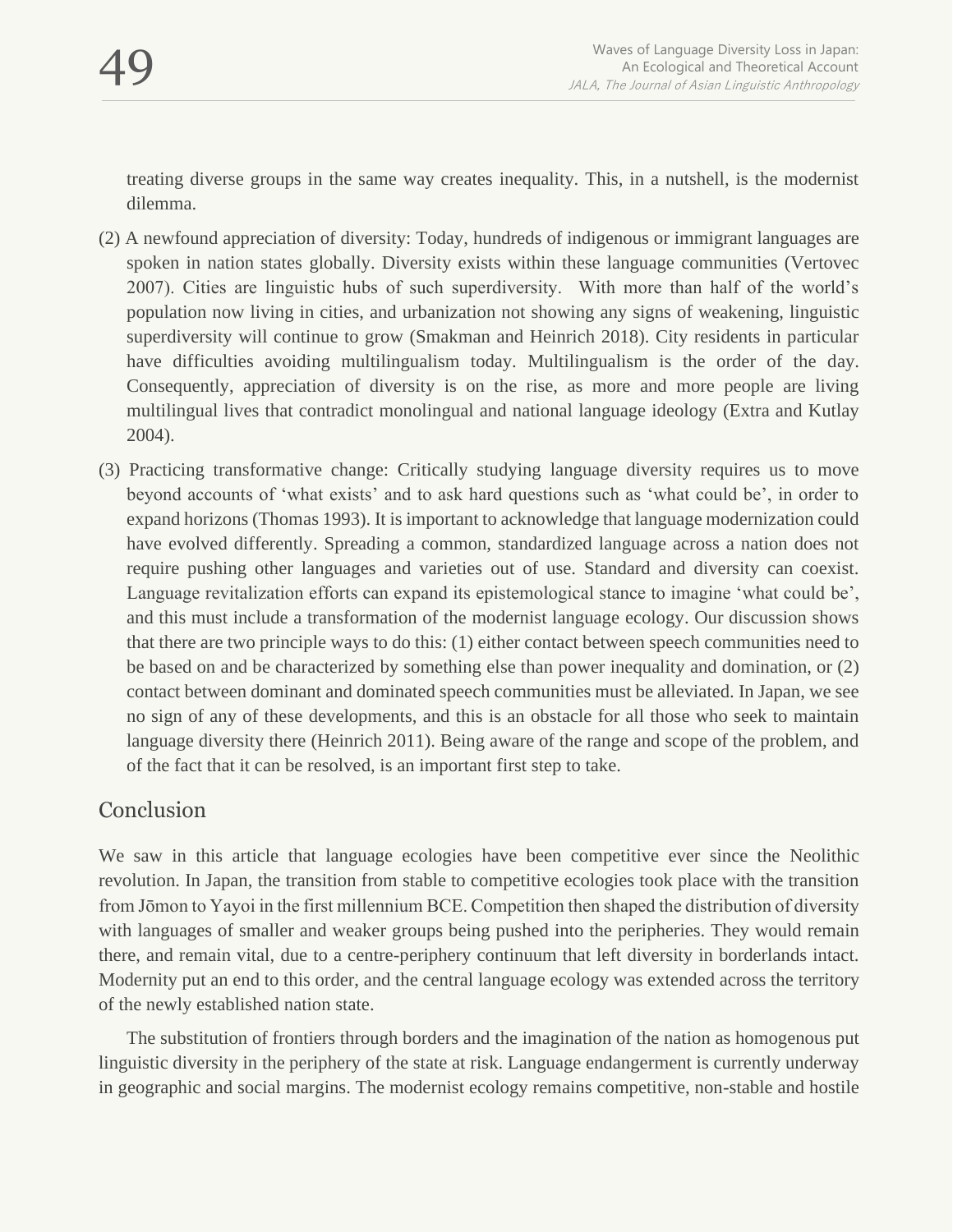to diversity. It is more hostile to diversity than the feudal orders were. This means that attempts of language revitalization are not only tasked with language issues (documentation, development of orthographies, written style, teaching, language adaptation, etc.) but also with the creation of language ecologies where dominant and smaller languages can coexist. The past ecologies offer no model how to do this. The only stable ecology was that of hunter-gatherer ecologies, but these were only stable because there were no differences in community size and power. Feudal ecologies offer no solution either, as diversity was in the service of domination and inequality then (the Other as 'barbarian'). Creating stable ecologies that allow for international lingua franca, national language and minority languages to coexist cannot simply return to the past. There are, however, two things that can be learned from the past. Firstly, diversity can also not be framed vertically and not result in hierarchies. Secondly, individuals or smaller communities do not have to develop the same repertoires as the majority (its okay to be different). A language ecology that transcends the problems of modernist ecologies could take the shape as represented in Figure 4.



Figure 4: Language ecology for a postmodern society

Summary of Postmodern Language Ecologies:

| Core features:              | Relation between communities based on solidarity (not<br>power) |
|-----------------------------|-----------------------------------------------------------------|
|                             | Functionally and individually layered language behaviour        |
| Implications for diversity: | Stable, non-competitive ecologies                               |
|                             | Language replacement and language diversification according     |
|                             | to communicative needs                                          |
| Outlook:                    | There is contact and multilingualism, and there is also a       |
|                             | difference in economic, cultural and political power between    |
|                             | communities in contact, but contact this no longer based on     |
|                             | power differentials and diversity is valued by all (also by the |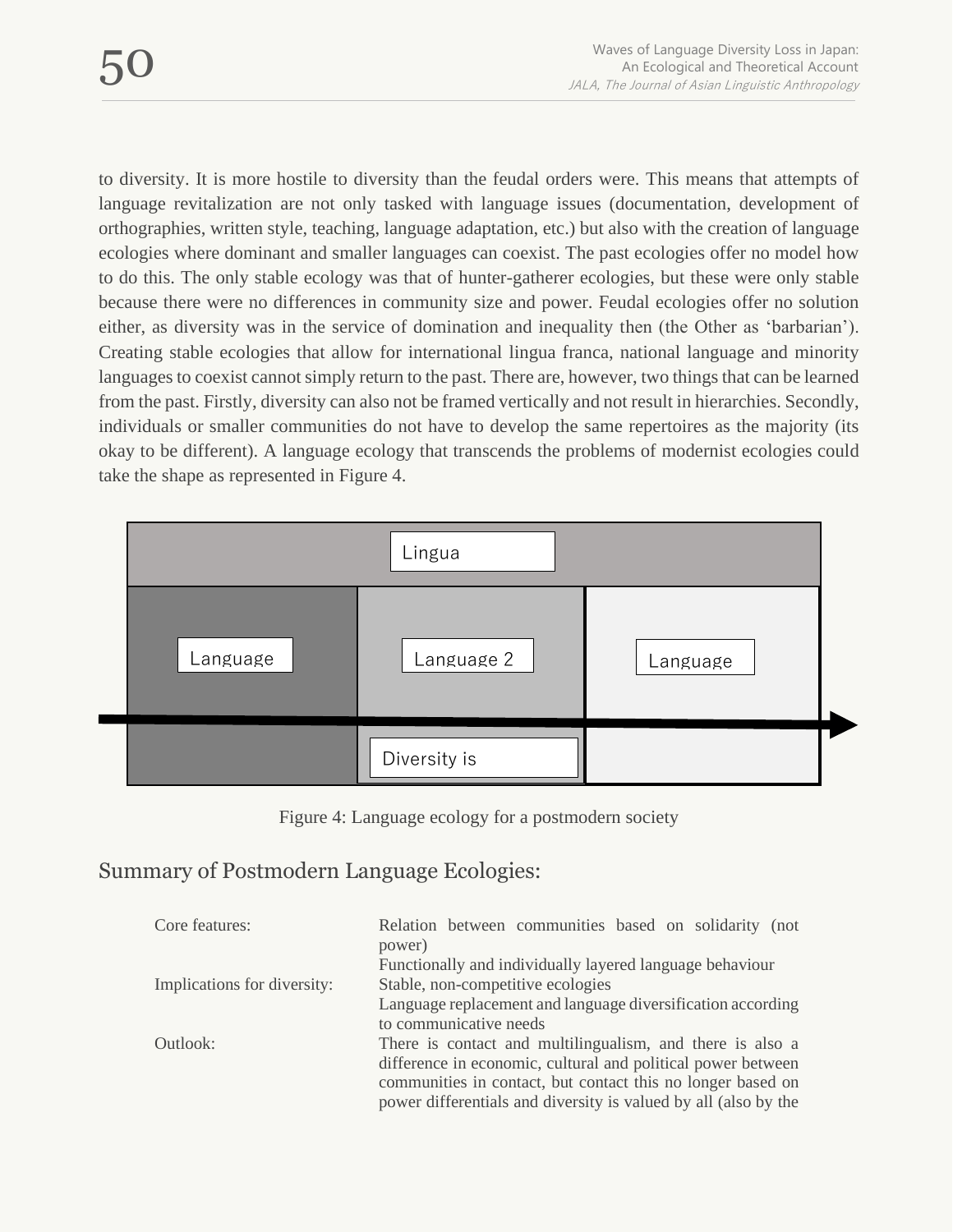dominant group). Language diversity is safe and the ecology is stable.

A (postmodern) language ecology that transcends the current limits of modernist ecologies must combine diversity, solidarity and cultural freedom so that being diverse can be a gratifying choice (and not some sort of 'duty' to maintain a heritage). This is only possible if there is a shared sense of solidary and support by the entire society (majority and minority) for such choices. Communication between all members of a nation remain important, but rather than framing a commonly shared language as 'national language' and tying membership to the nation to native-speakerness, such a language should be recognized as what it always has been, the 'lingua franca' of the state.

What then does this imply for Japan, the case we discussed here to illustrate the ecological changes over a long period of time? National language (kokugo) needs to be reframed as an important common language (kyōtsūgo) spoken across the archipelago. English and Chinese are important international lingua franca for Japan (and also Japanese is spoken around the world as a foreign language by more than 5 million speakers). All other languages of Japan should be given language status and opportunities (not duties) should be created to learn and use these languages, irrespective of whether somebody is Ainu or Ryūkyūan. By applying a language ecological perspective, we also understand that these languages have been disconnected from much of contemporary life (economy, higher domains, popular culture, etc.) and that these links between language and the rest of the ecologies need to develop new connections and new roots. This topic would be subject to an entirely different discussion for which there is no space in the present article. Suffice to say that after 150 years of giving privilege exclusively to the language of the centre, Standard Japanese, privilege and social awards need to also include minority languages. Solidarity and cultural freedom are attitudes that would support such a shift of priorities.

#### References

Akamine, Mamoru 2016. The Ryukyu Kingdom: Cornerstone of East Asia (edited by Robert Huey). Honolulu: University of Hawaii Press.

Anderson, Benedict 1991. Imagined Communities (second revised edition). London: Verso.

Anderson, Mark 2009. Emergent Language Shift in Okinawa. PhD Thesis. University of Sydney.

Bauman, Zygmunt 1997. Postmodernity and its Discontent. London: Routledge.

Bellwood, Peter and Colin Renfrew (eds) 2002. Examining the Farming/Language Dispersal Hypothesis. Cambridge: McDonald Institute for Archaeological Research.

Blommaert, Jan 2010 The Sociolinguistics of Globalization. Cambridge: Cambridge University Press. Brenzinger, Matthias 1997. Language contact and language displacement. In The Handbook of

Sociolinguistics. Edited by Florian Coulmas. Oxford: Blackwell: 271-284.

Carroll, Tessa 2001. Language Planning and Language Change in Japan. Richmond: Curzon.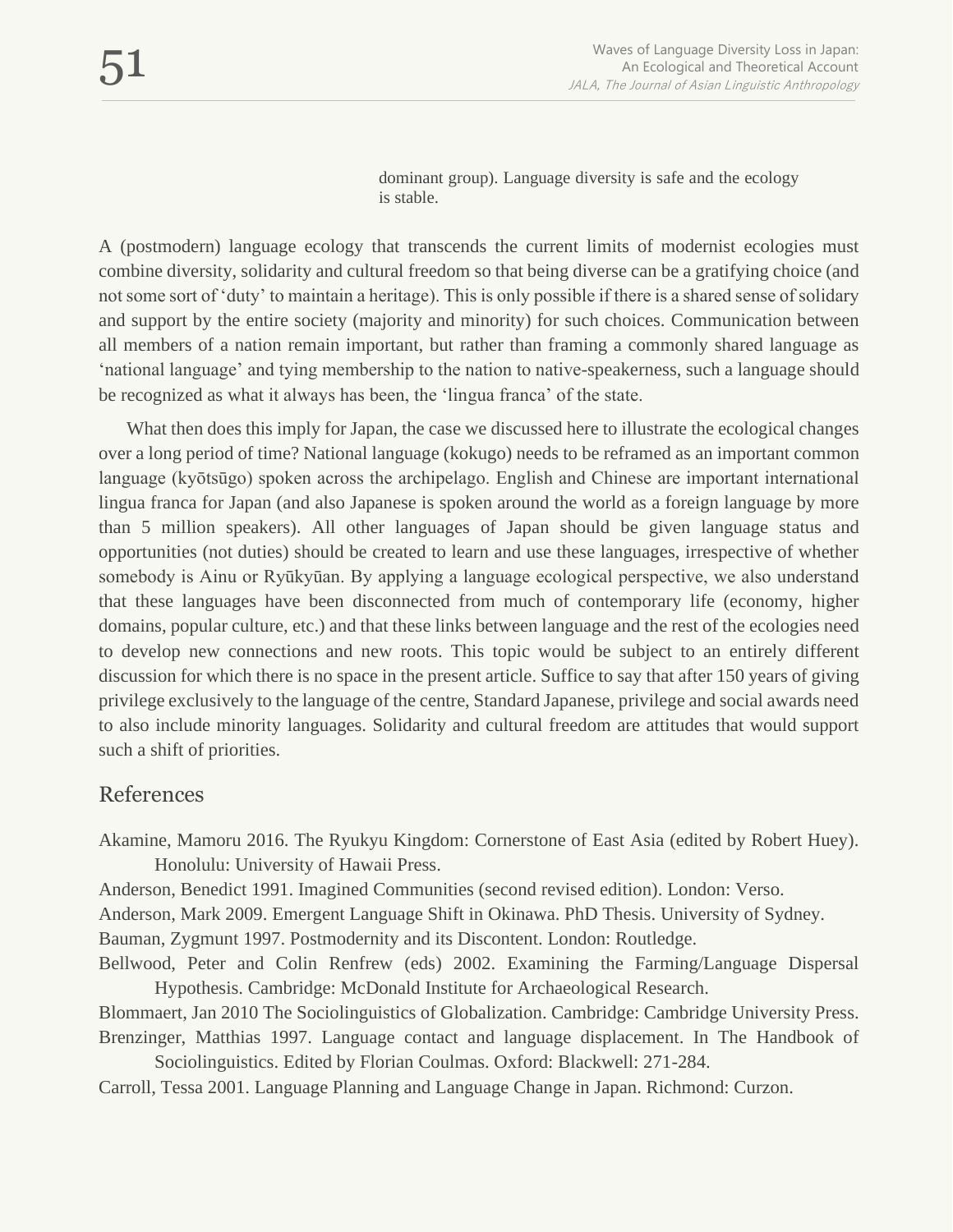- Deutsch, Karl W. 1953. Nationalism and its Alternatives. New York: Knopf.
- Extra, Guus and Yagmur Kutlay 2004 Urban Multilingualism in Europe. Clevedon: Multilingual Matters.
- Fishman, Joshua A. 1991. Reversing Language Shift. Clevedon: Multilingual Matters.
- Frellesvig, Bjarke, Satoshi Kinsui and John Whitman (eds) 2021. Handbook of Historical Japanese Linguistics. Berlin: De Gruyter Mouton.
- Galan, Christian 2011. Out of this world, in this world, or both? In: Language Life in Japan: Transformation and Prospects. Edited by Patrick Heinrich and Christian Galan. London: Routledge: 77-93.
- Halliday, M. A. K. 2001. New ways of meaning: The challenge to applied linguistics. InThe Ecolinguistics Reader. Edited by Alwin Fill and Peter Mühlhäusler: London: Continuum: 175- 202.
- Hanihara, Kazuo (1987) Estimation of the number of migrants to Japan: A simulative study. Journal of the Anthropological Society of Nippon 95(3): 391-407.
- Harbert, Wayne (ed.) 2009. Language and Poverty. Bristol: Multilingual Matters.
- Hattori, Shirō (eds) 1964. Aingugo hōgen jiten [Dictionary of Ainu Dialects]. Tōkyō: Iwanami.
- Haugen, Einar 1972. The Ecology of Language: Essays by Einar Haugen. Stanford: Stanford University Press.
- Healey, Josph H., Andi Stepnick and Eileen O'Brien 2019. Race, Ethnicity, Gender and Class: The Sociology of Group Conflict and Change. Thousand Oaks: SAGE Publications.
- Heinrich, Patrick 2011. Difficulties of establishing heritage language education in Uchinaa. InLanguage Life in Japan: Transformations and Prospects. Edited by Patrick Heinrich and Christian Galan. London: Routledge: 34-49.
- Heinrich, Patrick 2012. The Making of Making of Monolingual Japan: Language Ideology and Japanese Modernity. Bristol: Multilingual Matters.
- Patrick Heinrich 2013 Hōgen ronsō: The great Ryukyuan Languages Debate of 1940. Contemporary Japan 25(2): 167-187.
- Heinrich, Patrick 2015. Language shift. In: Patrick Heinrich, Shinsho Miyara and Michinori Shimoji (eds) Handbook of the Ryukyuan Languages. Boston: De Gruyter Mouton: 613-630.
- Heinrich, Patrick 2019. Der Vortrag Kokugo to kokka (Nationalsprache und Nationalstaat) des Linguisten Ueda Kazutoshi. Mitteilungen der Gesellschaft für Natur- und Völkerkunde Ostasien 148: 123-142.
- Heinrich, Patrick and Christian Galan (eds) 2011. Language Life in Japan: Transformations and Prospects. London: Routledge.
- Heinrich, Patrick and Masahide Ishihara 2018. Ryukyuan languages in Japan. InHeritage Language Policies around the World. Edited by Corinne A. Seals and Sheena Shah. London: Routledge: 165-184.
- Heinrich, Patrick and Rika Yamashita 2018. Tokyo: Standardization, ludic language use and nascent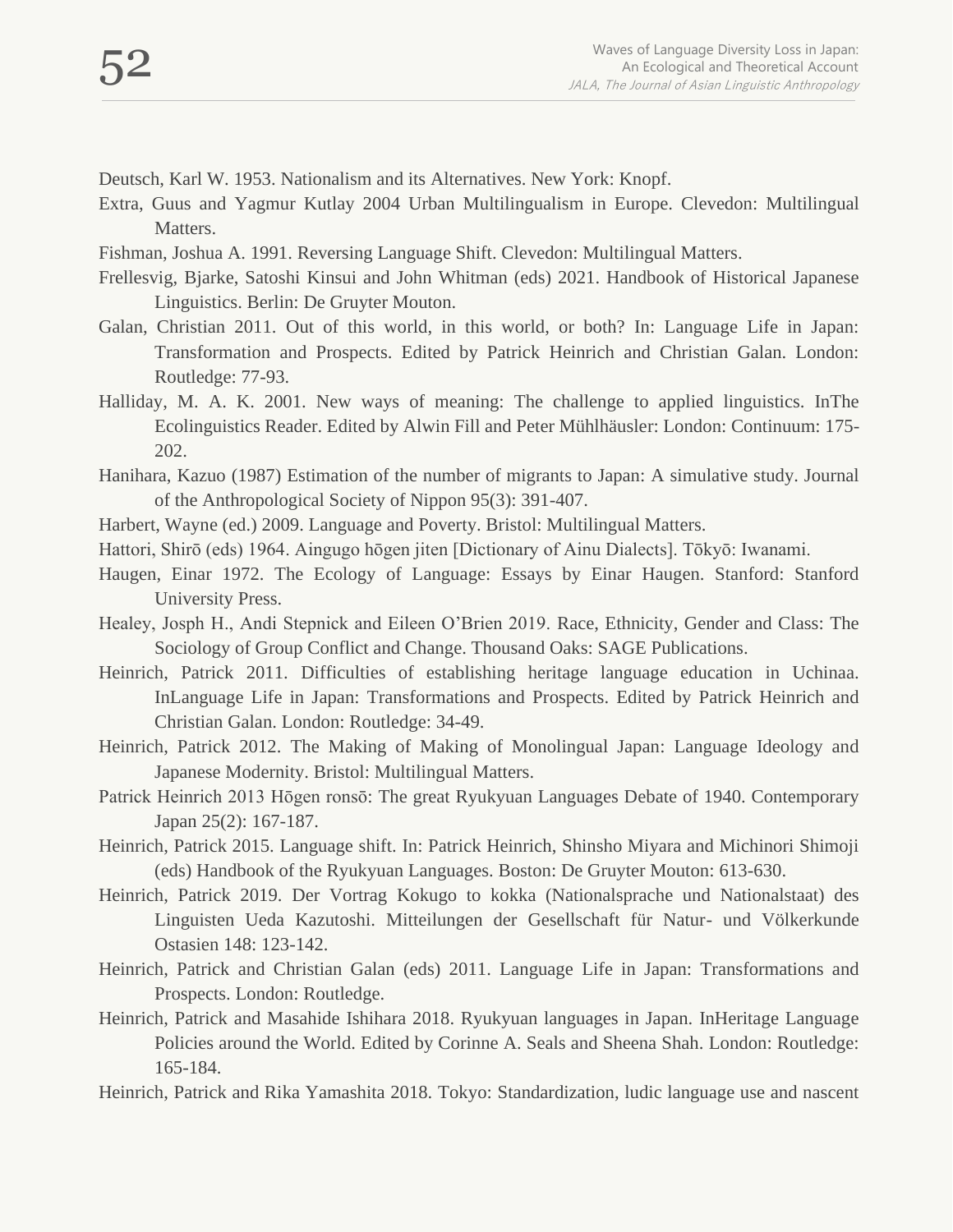superdiversity. InUrban Sociolinguistics: The City as a Process and Experience. Edited by Dick Smakman and Patrick Heinrich. London: Routledge: 130-147.

- Hokama, Shuzen 1971. Okinawa no gengo-shi [Language History of Okinawa]. Tōkyō: Hōsei Daigaku Shuppan.
- Hudson, Mark 1999 Ruins of Identity: Ethnogenesis in the Japanese Islands. Honolulu: University of Hawaii Press.
- Hudson, Mark 2012. 'Austronesian' and 'Jōmon' identities in the Neolithic of the Ryukyu Islands. Documenta Praehistorica 39(1): 257-262.
- Inoue, Fumio 2011. Standardization and de-standardization processes in spoken Japanese. In: Patrick Heinrich and Christian Galan (eds): Language Life in Japan: Transformations and Prospects. London: Routledge: 109-123.
- Ītoyo, Ki'ichi (ed.) 1998. Kōza hōgengaku [Lectures in Dialectology]. Tōkyō: Kokusho Kankōkai.
- Jansen, Marius B. 2002. The Making of Modern Japan. Cambridge: Harvard University Press
- Kidder, Edward J. Jr. 1993. The earliest societies in Japan. In: John Whitney Hall, Marius B. Jansen, Madoka Kanai and Denis Twitchett (eds.): The Cambridge History of Japan (volume I). Cambridge: Cambridge University Press: 48-107.
- Krauss, Michael 1992. The world's languages in crisis. Language 68(1): 4-10.
- Jugaku, Akiko 1978. Hyōjungo no mondai [Standard Language Problems]. In: Ei'ichi Chino (ed.) Iwanami kōza nihongo [Iwanami's Lectures on Japanese]. Tōkyō: Iwanami: 52-55.
- Kibe, Nobuko 2011. Kikiteki na jōkyō ni aru gengo hōgen no jittai ni kansuru chōsa kenkyū jigyō, hōkokusho [Research of the Research Project on Endangered Languages / Dialects]. Tōkyō NINJAL. Conline available at: https://www.bunka.go.jp/seisaku/kokugo\_nihongo/kokugo\_shisaku/kikigengo/jittaichosa/inde x.html (accessed 24 June 2020).
- Kloss, Heinz 1967. 'Abstand languages' and 'ausbau languages'. Anthropological Linguistics 9(7): 29-41.
- Kondo, Ken'ichiro 2014. Japanese language education in Modern Okinawa. InLanguage Crisis in the Ryukyus. Edited by Mark Anderson and Patrick Heinrich. Newcastle upon Tyne: Cambridge Scholars Publishing: 54-81.
- Lee, Yeonsuk 2009. The Ideology of Kokugo: Nationalizing Language in Modern Japan (translated by Maki Hirano Hubbard). Honolulu: University of Hawaii Press.
- Lewallen, Ann-Elise 2008. Indigenous at last! Ainu grassroots organizing and the Indigenous Peoples summit in Ainu Mosir: The Asia-Pacific Journal 48(6/8). Online available at: https://apjjf.org/ ann-elise-lewallen/2971/article.html (accessed 15 July 2020).
- Lewin, Bruno 1962. Aya und Hata. Bevölkerungsgruppen Altjapans mit kontinentaler Herkunft. Wiesbaden: Harrassowitz.
- Maher, John C. 1996. North Kyushu Creole: A language contact model for the origins of Japanese. In Multicultural Japan: Paleolithic to Postmodern. Edited by Donald Denoon, Mark Hudson,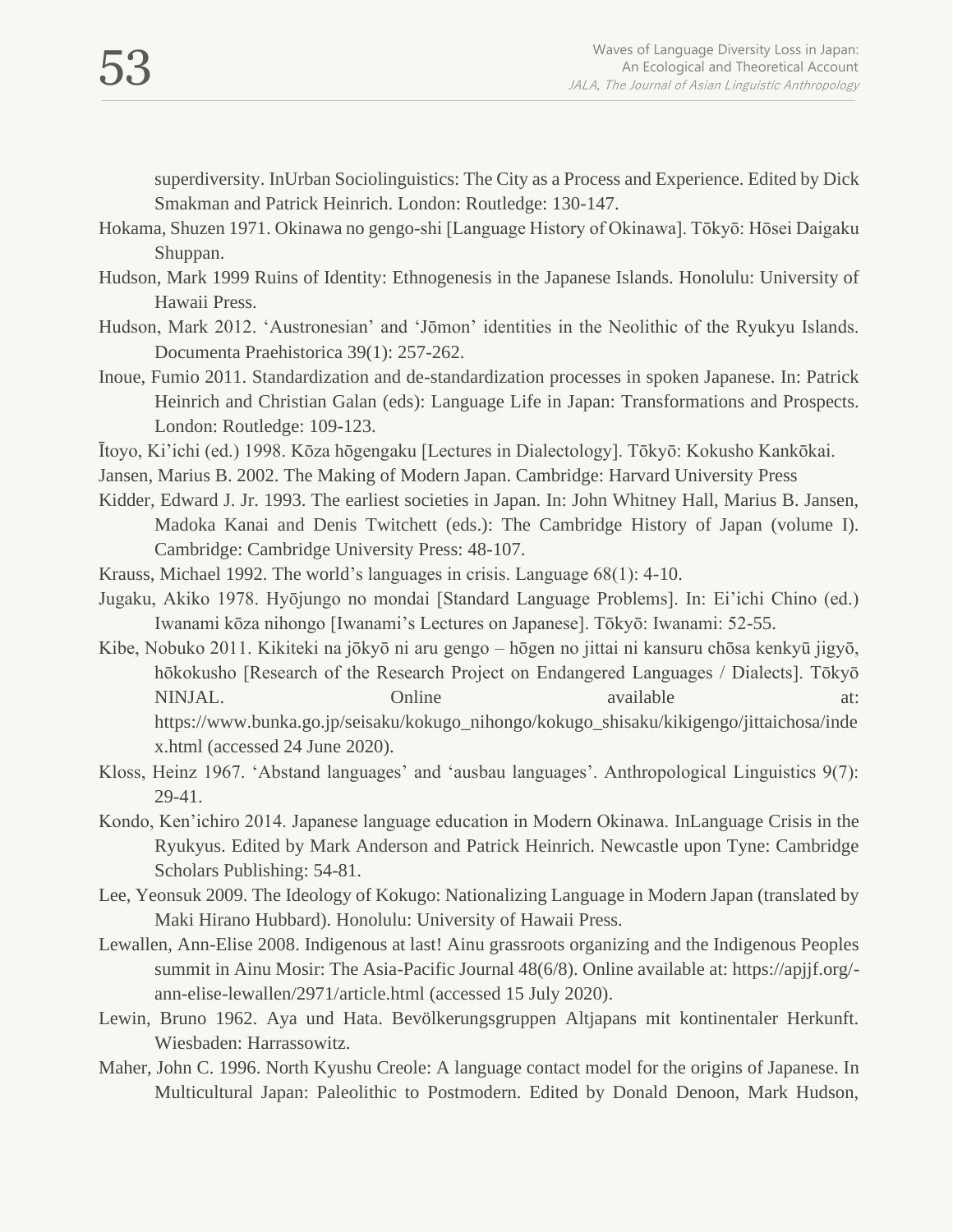Gavan McCormack and Tessa Morris-Suzuki. Cambridge: Cambridge University Press: 31-45.

- Maher, John C. 2001. Akor Itak Our Language, Your Language: Ainu in Japan. InCan Threatened Languages Be Saved? Reversing Language Shift Revisited. Edited by Joshua A. Fishman. Clevedon: Multilingual Matters: 323-349.
- Moseley, Christopher (ed.) 2009. Atlas of the World's Languages in Danger (3rd edition). Paris: UNESCO.
- Mühlhäusler, Peter 1996. Linguistic Ecology: Language Change and Linguistic Imperialism in the Pacific Region. London: Routledge.
- Mühlhäusler, Peter 2000. Language planning and language ecology. Current Issues in Language Planning 1(3): 306–367.
- Nettle, David 1999. Linguistic Diversity. Oxford: Oxford University Press.
- Neustupný, Jiří 2005. Sociolinguistic aspects of social modernization. In Sociolinguistics: An International Handbook of the Science of Language and Society (volume 3): 2209-2223. Edited by Ulrich Ammon, Norbert Dittmar, Klaus J. Mattheier and Peter Trudgill. Cambridge: Cambridge University Press.
- Nichols, Johanna 1992. Linguistic Diversity over Space and Time. Chicago: University of Chicago Press.
- Oguma, Eiji 2014. The Boundaries of the Japanese. Melbourne: Trans Pacific Press.
- Okasaki, Takayuki 2019. Ainu Language Shift. In: Patrick Heinrich and Yumiko Ohara (eds): Routledge Handbook of Japanese Sociolinguistics. London: Routledge: 354-369.
- Ostler, Nicholas 2005 Empires of the Word: A Language History of the World. New York: Harper Collins.
- Pellard, Thomas 2015. The linguistic archeology of the Ryukyu Islands. In Handbook of the Ryukyuan languages. History, Structure, and Use. Edited by Patrick Heinrich, Miyara Shinso and Michinori Shimoji. Berlin: de Gruyter Mouton: 1-37.
- Shōda, Shin'ya 2007. A comment on the Yayoi Period dating controversy. Bulletin of the Society for East Asian Archaeology 1: 1-7.
- Sibata, Takesi 1977. Hyōjungo, kyōtsugo, hōgen [Standard language, common language, dialect]. In: Bunkachō (ed.) Hyōjungo to hōgen [Standard Language and Dialect]. Tōkyō: Bunkachō: 22- 32.
- Smakman, Dick and Patrick Heinrich (eds) 2018. Urban Sociolinguistics: The City as a Linguistic Process and Experience. London: Routledge.
- Thomas, John 1993. Doing Critical Ethnography. Newbury Park: Sage.
- Trudgill, Peter 2011. Sociolinguistic Typology: Social Determinants of Linguistic Complexity. Oxford: Oxford University Press.
- Vertovec, Steven 2007 Super-diversity and its implications. Ethnic and Racial Studies, 30(6): 1024- 1054.
- Vovin, Alexander 2013. From Koguryo to Tamna: Slowly riding to the south with speakers of Proto-